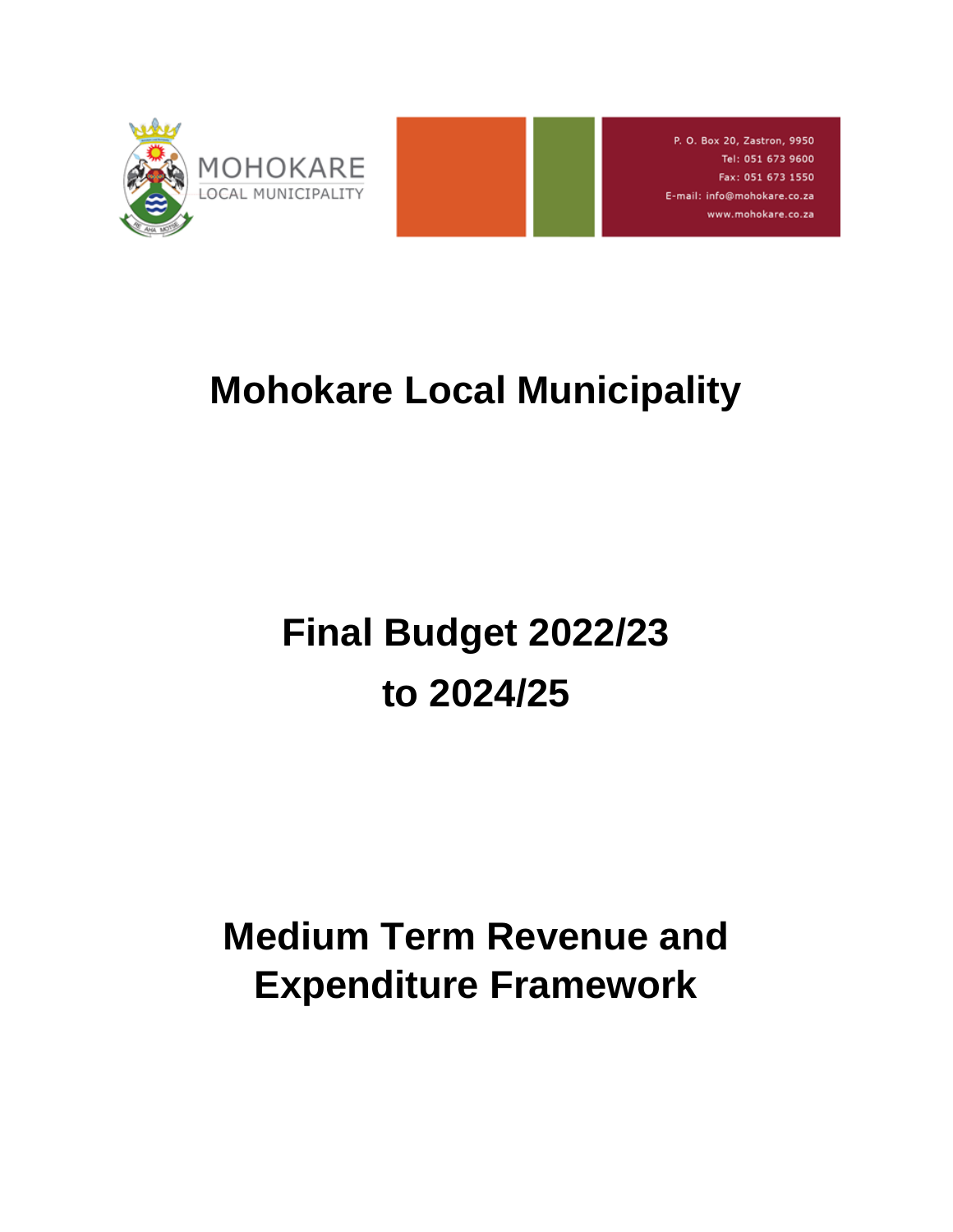## **Table of Contents**

| <b>Table of Contents</b>                                             | 2  |
|----------------------------------------------------------------------|----|
| Glossary                                                             | 3  |
| <b>PART 1 - ANNUAL BUDGET</b>                                        |    |
| $1.1 -$ Mayor's report                                               | 5  |
| $1.1 - Resolutions$                                                  | 5  |
| 1.2 - Executive Summary                                              | 5  |
| 1.3 - Annual Budget tables                                           | 11 |
| <b>PART 2 - SUPPORTING DOCUMENTATION</b>                             |    |
| 2.1 - Overview of the annual budget process                          | 20 |
| 2.2 – Overview of alignment of annual budget with IDP                | 20 |
| 2.3 – Measurable performance objectives and indicators               | 20 |
| 2.4 - Overview of budget related policies                            | 20 |
| 2.5 – Overview of budget assumptions                                 | 21 |
| 2.6 – Overview of budget funding                                     | 21 |
| 2.7 – Expenditure allocations and grant programs                     | 21 |
| 2.8 – Allocations and grants made by the municipality                |    |
| 2.9 – Councillor and board member allowances and employee benefits   |    |
| 2.10 – Monthly targets for revenue, expenditure and cash flow        |    |
| 2.11 – Annual budgets and service delivery and budget implementation |    |
| plans - internal departments                                         |    |
| 2.12 – Contracts having future budgetary implications                |    |
| 2.13 - Capital expenditure details                                   |    |
| 2.14 – Legislation compliance status                                 |    |
| 2.15 - Other supporting documents                                    |    |
| 2.16 – Municipal Manager's quality certification                     |    |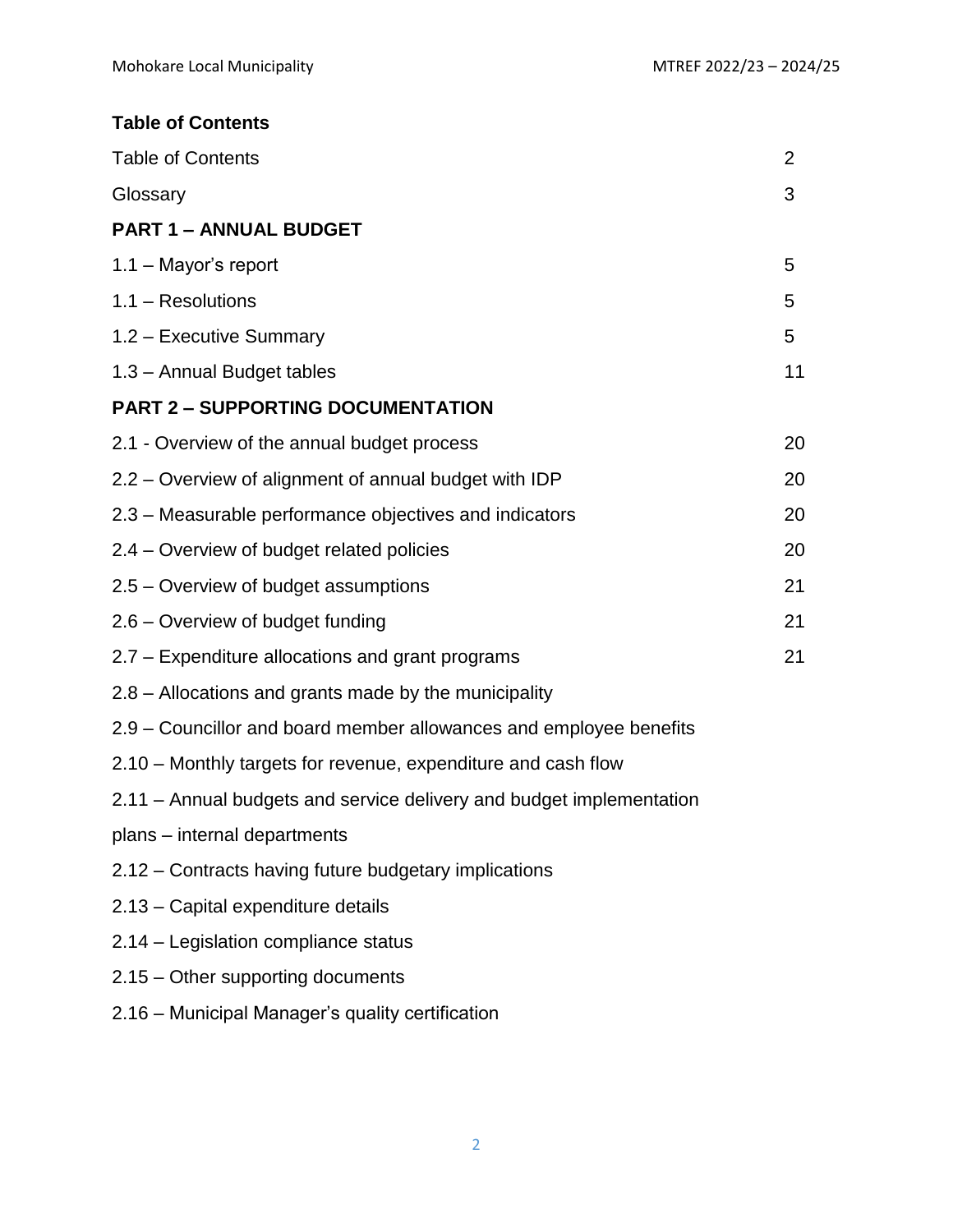#### **Glossary**

**Adjustment Budget –** Prescribed in section 28 of the MFMA. The formal means by which a municipality may revise its annual budget during the year.

**Allocations –** Money received from Provincial or National Government or other municipalities.

**AFS –** Annual Financial Statements

**Budget –** The financial plan of the Municipality

**Budget related Policy –** Policy of a municipality affecting or affected by the budget, examples include the tariff policy, rates policy and credit control and debt collection policy.

**Capital Expenditure –** Spending on assets such as land, buildings and machinery. Any capital expenditure must be reflected as an asset on the Municipality's Statement of Financial Performance.

**Cash Flow Statement –** A statement showing when actual cash will be received and spent by the Municipality. Cash payments do not always coincide with budgeted expenditure timings. For example, when an invoice is received by the Municipality it is shown as expenditure in the month it is received, even though it may not be paid in the same period.

**CFO –** Chief Financial Officer

**DoRA –** Division of Revenue Act. Annual legislation that shows the total allocations made by national to provincial and local government.

**Equitable Share –** A general grant paid to municipalities. It is predominantly targeted to help with free basic services.

**Fruitless and wasteful expenditure –** Expenditure that was made in vain and would have been avoided had reasonable care been exercised.

**GFS –** Government Finance Statistics. An internationally recognised classification system that facilitates like for like comparison between municipalities.

**GRAP –** Generally Recognised Accounting Practice. The new standard for municipal accounting and the basis on which the AFS are prepared.

**IDP –** Integrated Development Plan. The main strategic planning document of the **Municipality** 

**KPI's –** Key Performance Indicators. Measures of service output and/or outcome.

**MFMA –** The Municipal Finance Management Act – No. 53 of 2003. The principle piece of legislation relating to municipal finance management.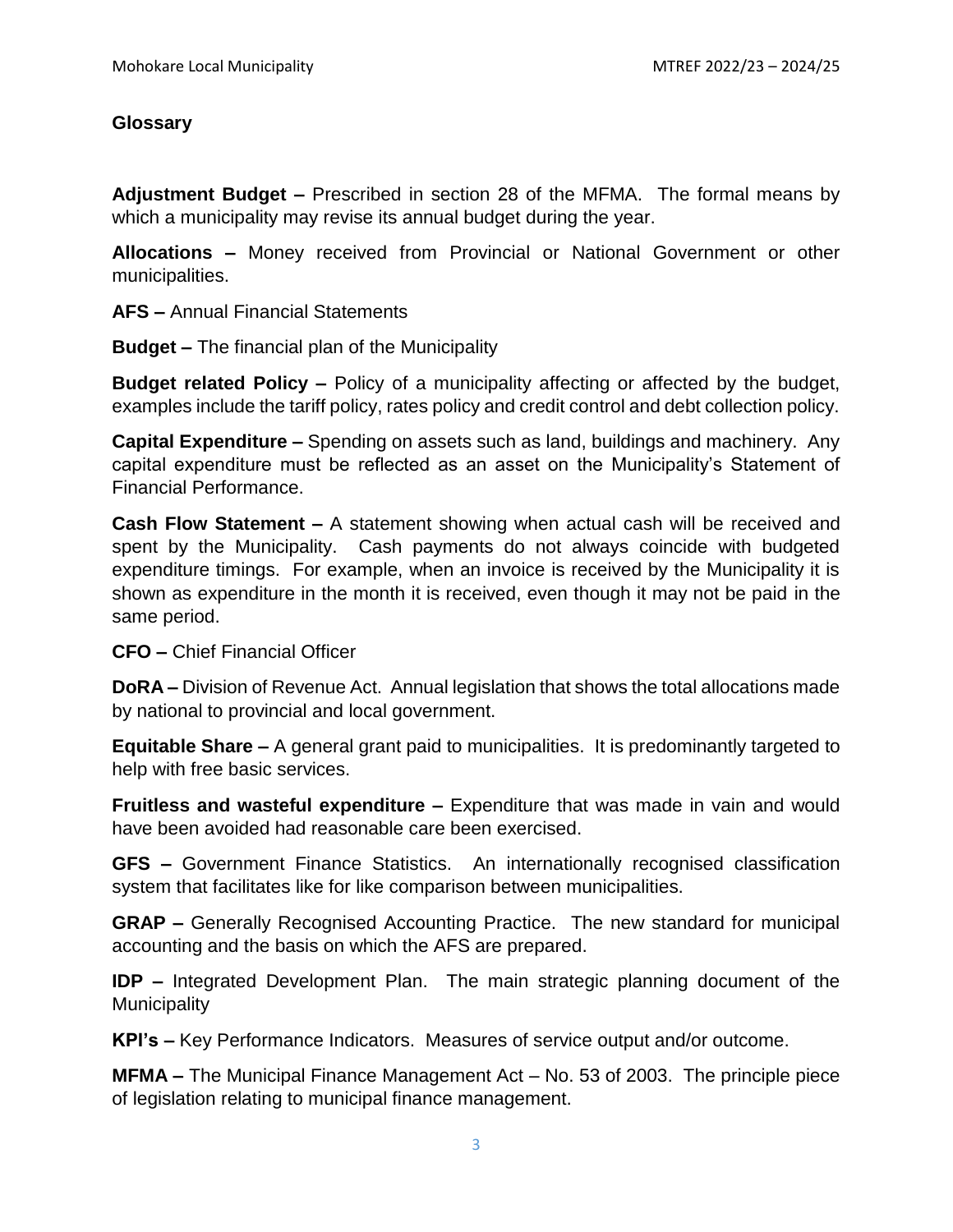**MFREF –** Medium Term Revenue and Expenditure Framework. A medium term financial plan, usually 3 years, based on a fixed first year and indicative further two years budget allocations. Also includes details of the previous three years and current years' financial position.

#### **NT –** National Treasury

**Net assets –** Net assets are the residual interest in the assets of the entity after deducting all its liabilities. This means the net assets of the municipality equates to the "net wealth" of the municipality, after all assets were sold/recovered and all liabilities paid. Transactions which do not meet the definition of revenue or expenses, such as an increase in the values of Property, Plant and Equipment where there is no inflow or outflow of resources, are accounted for in net assets.

**Operating expenditure –** Spending on the day to day expense of the municipality such as salaries and wages.

**Rates –** Local Government tax based on the assessed value of a property. To determine the rates payable, the assessed ratable value of the property is multiplied by the predetermined rate.

**R&M –** Repairs and maintenance on property, plant and equipment.

**SCM –** Supply Chain Management

**SDBIP –** Service Deliver and Budget Implementation Plan. A detailed plan comprising of quarterly performance targets and monthly budget estimates.

**Strategic objectives –** The main priorities of the Municipality as set out in the IDP. Budgeted spending must contribute towards the achievement of the strategic objectives.

**Unauthorised expenditure –** Generally, spending without, or in excess of, an approved budget.

**Virement –** A transfer of budget.

**Virement Policy –** The policy that sets out the rules of budget transfers. Virements are normally allowed within a vote. Transfers between votes must be agreed by Council through an adjustment budget.

**mSCOA –** Municipal Standard Chart of Accounts.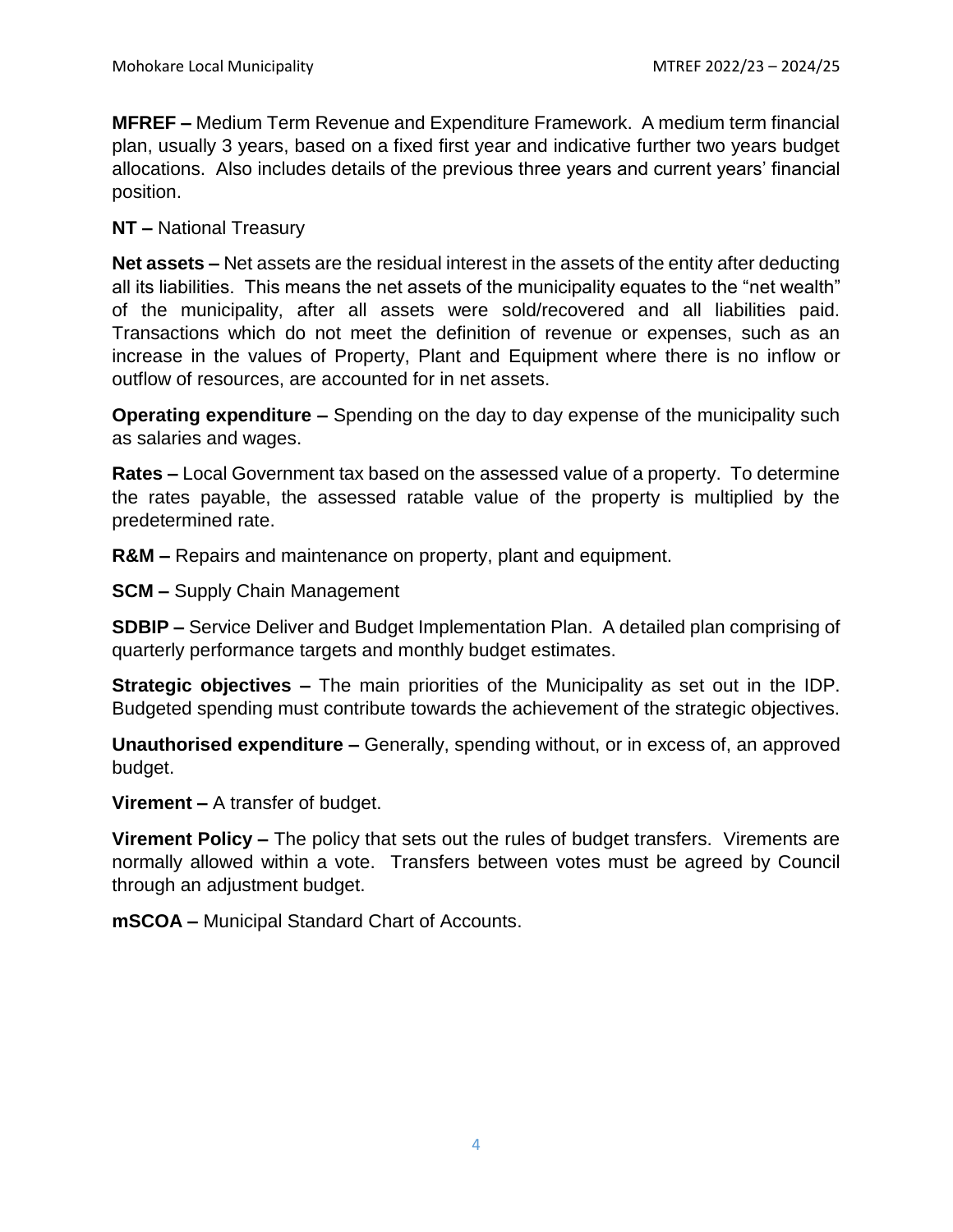## **PART 1 – ANNUAL BUDGET**

#### **1.1 Mayor's report**

See report attached

#### **1.2 Resolutions**

See council resolution attached

#### **1.3 Executive Summary**

#### **Introduction**

In assisting in the compilation of this MTREF, National Treasury MFMA Circulars No. 112, 115 and 116 were used where necessary.

#### **Background**

The world economy is expected to grow by 4.4 per cent this year. This is lower than the 4.9 per cent that was anticipated when tabling the medium-term budget policy statement (MTBPS). The Omicron variant of the coronavirus caused many countries to impose restrictions to manage its spread. In addition, continued imbalances in global value chains have limited the pace of the world's economic recovery.

The South African economy has not been shielded from these global developments. National Treasury has revised South Africa's economic growth estimate for 2021 to 4.8 per cent, from 5.1 per cent at the time of the MTBPS.

This revision reflects a combination of the impact of changes in the global environment, along with South Africa's own unique challenges. Commodity prices, which have supported South Africa's economic recovery, slowed in the second half of 2021.

Also, violent unrest in July, and restrictions imposed to manage the third wave of COVID-19 further eroded the gains South Africa made in the first half of the year. Industrial action in the manufacturing sector, and the re-emergence of loadshedding, also slowed the pace of the recovery.

Real Gross Domestic Product (GDP) growth of 2.1 per cent is projected for 2022. Over the next three years, GDP growth is expected to average 1.8 per cent.

Headline inflation is expected to remain between 3 to 6 per cent target range over the 2022/23 MTEF.

In summary, the tax revenue in 2021/22 was higher than projections and this was mainly due to commodity price rally. However, these are projected to be short term, and as such long-term spending commitments should not be made based on short term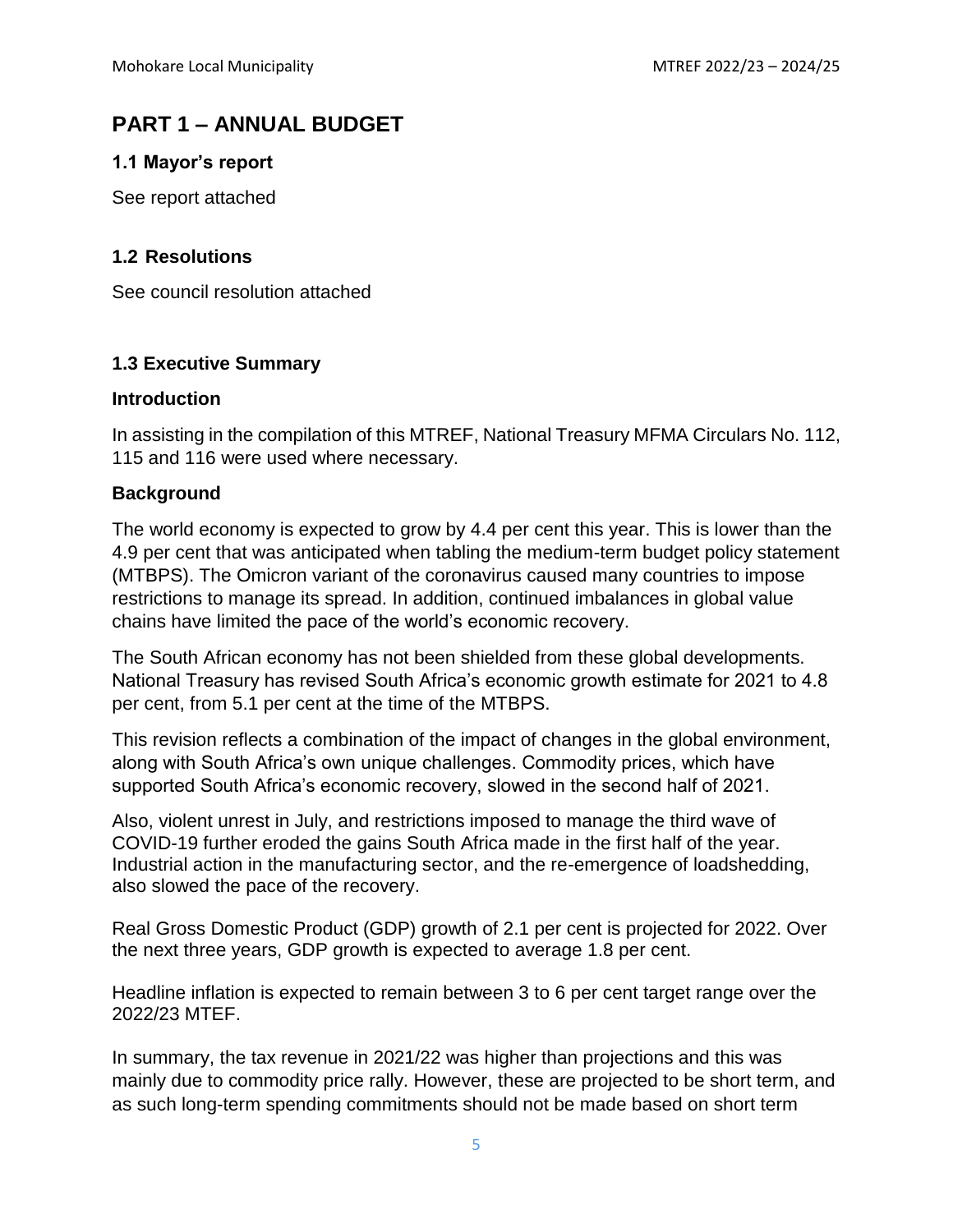revenue benefits. There are measures in place to reduce expenditure to narrow the budget deficit.

Over the 2022 MTEF period, direct transfers to municipalities will grow above inflation, at an annual average rate of 7.9 per cent. Direct conditional grants grow at an annual average rate of 5.3 per cent over the MTEF, while the Local Government Equitable Share (LGES) grows faster, at an annual average rate of 10.3 per cent over the same period.

The higher than inflation growth of allocations to local government is due to additional allocations over the medium term as follows:

 $\Box$  The local government equitable share formula has been updated to account for projected household growth, inflation and estimated increases in bulk water and electricity costs over the 2022 MTEF period. R28.9 billion is added to the LGES over the MTEF to increase coverage of the provision of free basic services; and

 $\Box$  An amount of R1.7 billion over the MTEF is added to the Neighbourhood Development Partnership Grant to fund the continuation of the upscaling of city-led public employment programmes, as part of the Presidential Youth Employment Intervention; and an amount of R347 million over the first two years of the MTEF period is allocated to fund the introduction of the Municipal Disaster Recovery Grant. More detail is provided below.

The Division of Revenue Bill was published on 23 February 2022, following the tabling of the Budget in Parliament. The Bill specifies all local government transfers and municipalities must reconcile their budgets to the numbers published herein.

Municipalities are advised to refer to the guidance (refer to the email sent by the Department of Cooperative Governance and Traditional Affairs (CoGTA) to all municipalities on 20 October 2021) provided through the joint South African Local Government Association (SALGA)/ Department of Cooperative Governance (DCoG) and National Treasury (NT) Joint Circular No.1 on the transitional measures in relation to the integrated development plan (IDP) consultation process. This circular indicates that the previous municipal councils had an obligation to ensure that the legislative stipulations were complied with. Therefore, they were expected to continue the process of the development of the IDP starting with the development and adoption of the process plans as provided for in section 28 of the Municipal Systems Act, 2000. Municipalities should then implement the adopted budget process plan and conduct the public engagements as per dates they have indicated in the process plan.

## **Budget Summary**

The budget for the 2022/23 financial year is at a surplus of R51,6 million. A provision of R9,38 million was provided for the rendering of free basic services. Details on the calculation of this amount are available in the detailed discussion of the budget further on in this document.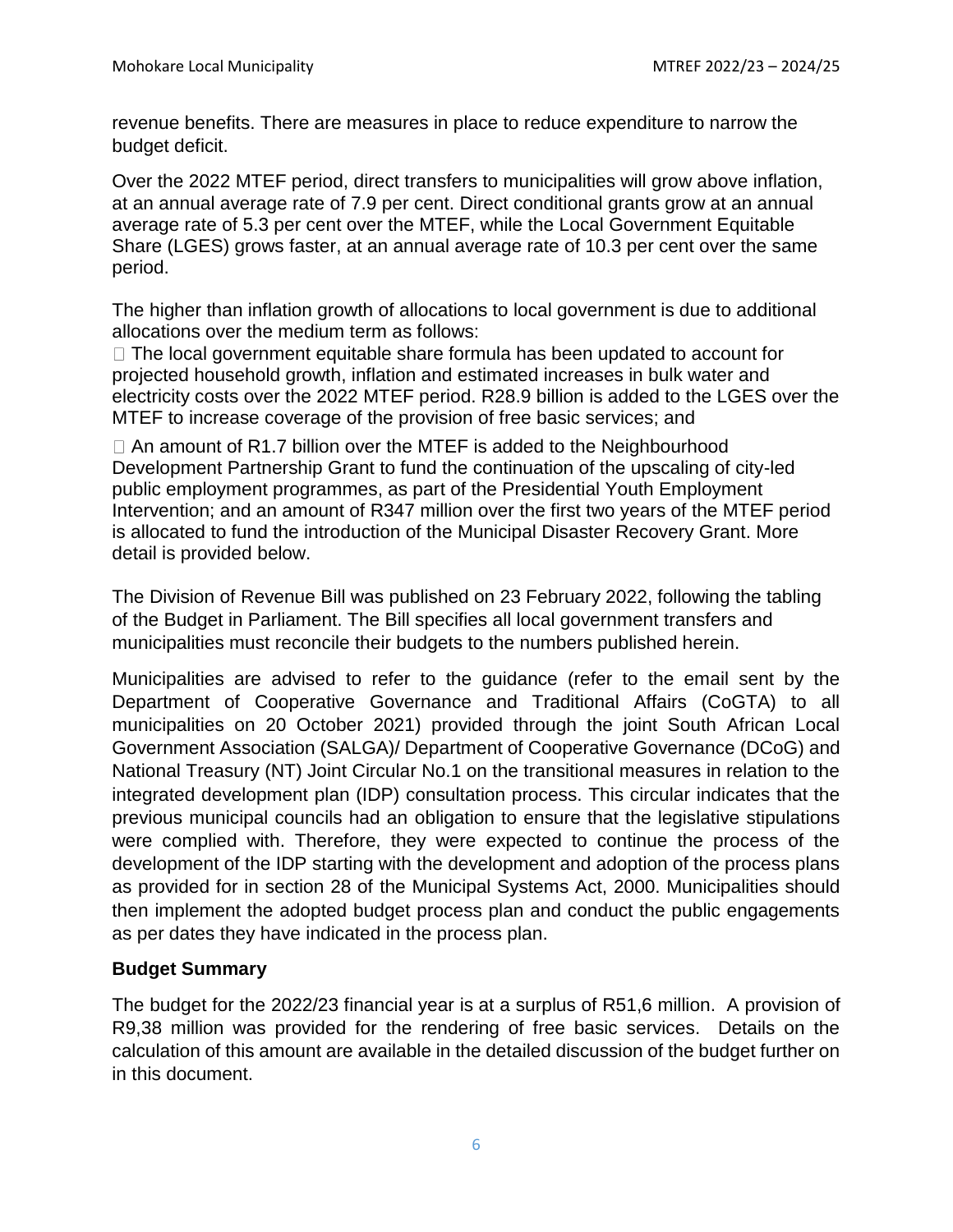#### **Financial position and MTREF strategy**

The financial position of Mohokare Local Municipality is such that the funding of the service delivery program depends on a steady flow of cash. The salary component should be curtailed and steps to be taken to ensure that there is not a waste of man-power anywhere.

The budget is based on an average payment level of 50%. This is based on the premise of an improvement in the management of debt. We are confident that we can reach this level as several debt management strategies (i.e. appointment of a debt collector during the current financial year, installing of pre-paid water meters which is still on-going, etc.). We believe that our credit control measures are not harsh, but measured, targeted and backed up by good data management.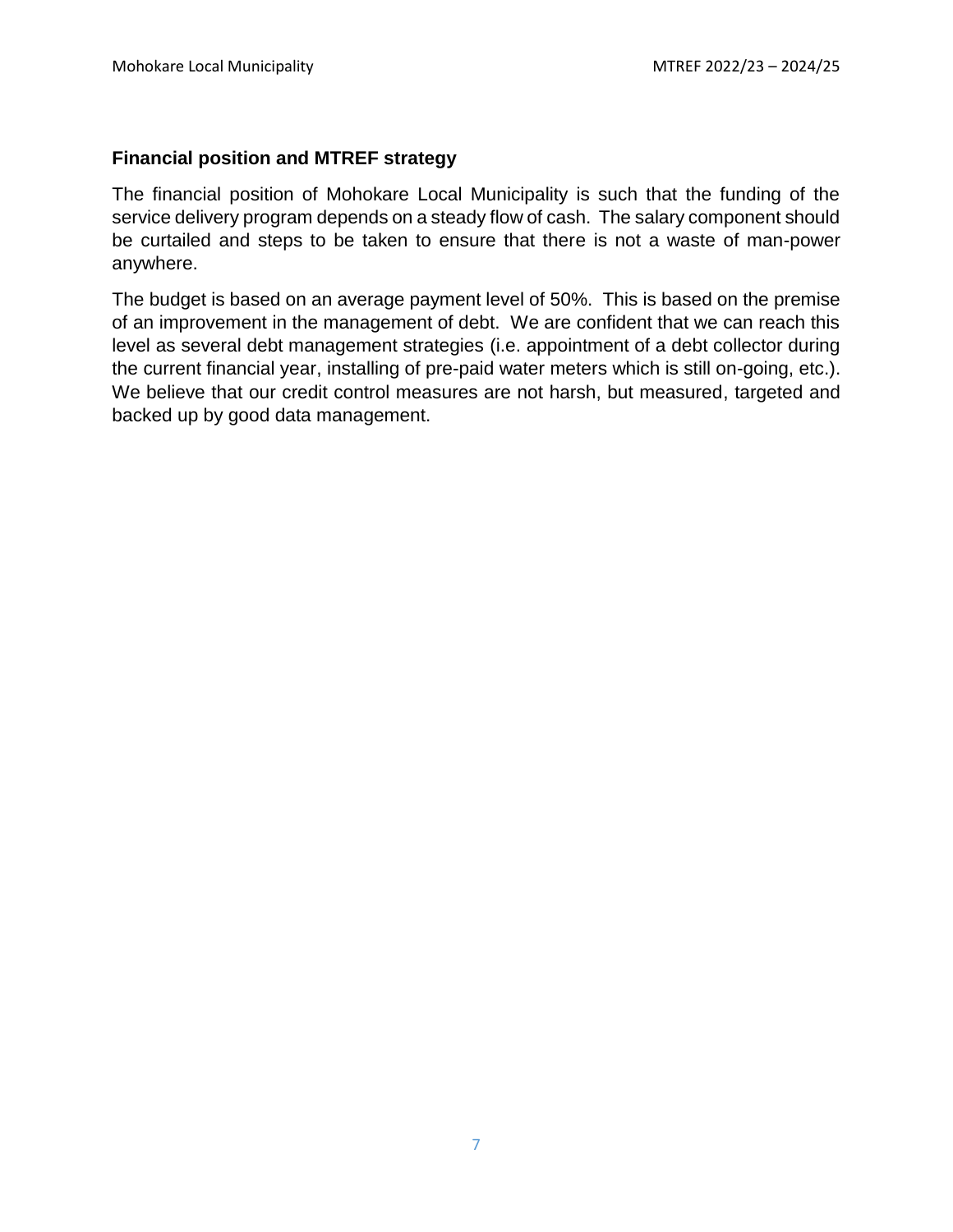## **Capital Budget**

The capital budget for the 2022/23 financial year totals to R46,5 million of which R45.5 million is funded from National and Provincial grants and R990 thousand from internally generated funds (replacing and improving of movable assets e.g. machinery and equipment, laptops etc.). Find below an extract of the projects to be funded from the 2022/23 capital budget:

| <b>Description of project</b>                                                                                                                                                                                                                                          | <b>Funding</b> | <b>Capital</b><br>budget |
|------------------------------------------------------------------------------------------------------------------------------------------------------------------------------------------------------------------------------------------------------------------------|----------------|--------------------------|
| Roleleathunya: Construction of the sports ground<br>(MIS:234965)                                                                                                                                                                                                       | <b>MIG</b>     | 919,406.97               |
| Rouxville/Roleteathunya: Upgrading of the Waste<br>Water Sewerage Treatment works (MIS:253354)                                                                                                                                                                         | <b>MIG</b>     | 2,290,174.21             |
| Smithfield/ Molfulatshepe: Phase 1_ Construction of<br>1km access road with related storm water in Green<br>fields                                                                                                                                                     | MIG            | 889,115.30               |
| Zastron/Matlakeng: The construction of a sewer<br>network in Refengkhotso                                                                                                                                                                                              | <b>MIG</b>     | 11,194,354.68            |
| Zastron/Matlakeng: Specialized vehicle for waste<br>management                                                                                                                                                                                                         | <b>MIG</b>     | 3,698,398.85             |
| Upgrading of the Rouxville/Roleleathunya water<br>treatment works (WTW) (civil works) to a capacity of<br>3.2ml/day, construction of new 48 km long main rise<br>from the WTW to the 3 existing reservoirs and<br>upgrading o infrastructure for 5 existing boreholes. | <b>RBIG</b>    | 4,407,000.00             |
| The Construction of an abstraction works on the<br>Orange River and equipping of x2 raw water pump<br>stations in Rouxville                                                                                                                                            | <b>WSIG</b>    | 3,423,452.00             |
| Installation of pre-paid water meters in Zastron                                                                                                                                                                                                                       | <b>WSIG</b>    | 9,423,234.00             |
| Smithfield/Mofulatshepe: The upgrading of the outfall<br>sewer                                                                                                                                                                                                         | <b>WSIG</b>    | 9,241,314.00             |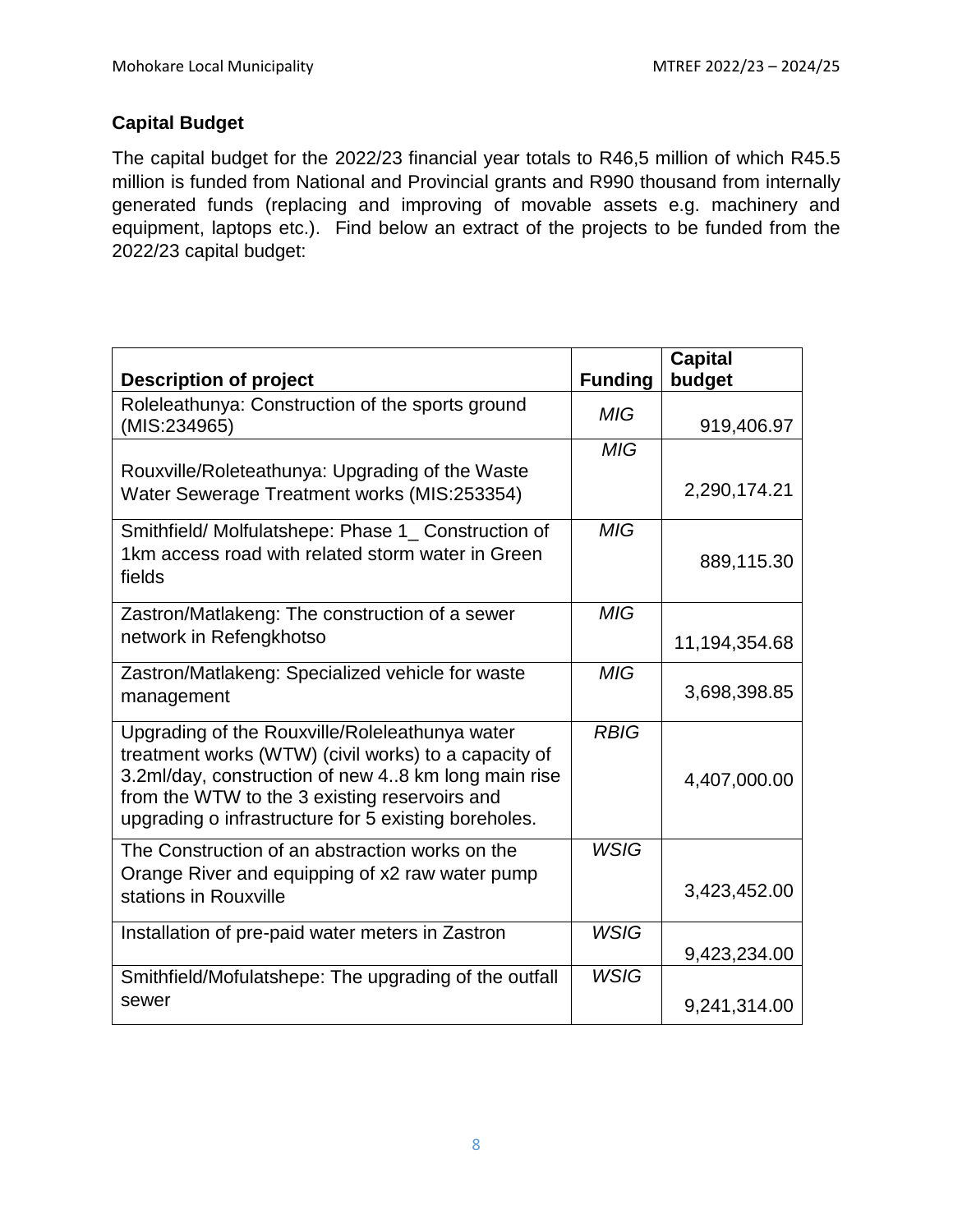#### **Operating Expenditure**

Building on cost containment guidelines as set out in MFMA Circular 97 (31 July 2019) which are effective from 1 July 2019, government at all levels will need to identify opportunities to increase efficiency and reduce waste. At a national level, the budget will pay particular attention to reducing line items that are not critical to service delivery to reinforce cost containment. Municipalities are urged to implement the cost containment measures on the focus areas namely:

- use of consultants;
- vehicles used for political office bearers;
- no credit cards;
- travel and subsistence;
- domestic accommodation;
- advertising;
- conferences, meeting and study tours;
- excessive spending on furniture and equipment;
- limitation of amounts spent on tools of trade (not to exceed what is allowed by the Public Office Bearers Act);
- All unplanned overtime to be approved beforehand;
- communication;
- sponsorships;
- catering; and
- events costs

Enforcement of above cost containment measures:

The non-adherence to the provisions of the MCCR will be an act of financial misconduct as defined in section 171 and 172 of the MFMA and municipalities and municipal entities will have to implement the provisions of the Municipal Regulations on Financial Misconduct Procedures and Criminal Proceedings.

Municipalities must prioritise the provision of basic services such as electricity, water, sanitation and refuse removal in their MTREF budgets. Municipality may only budget for non-core functions if:

- The function is listed in Schedule 4B and 5B of the Constitution;
- The function is assigned to municipality in terms of national and provincial legislation;
- The municipality has prioritised the provision of basic services; and
- It does not jeopardise the financial viability of the municipality.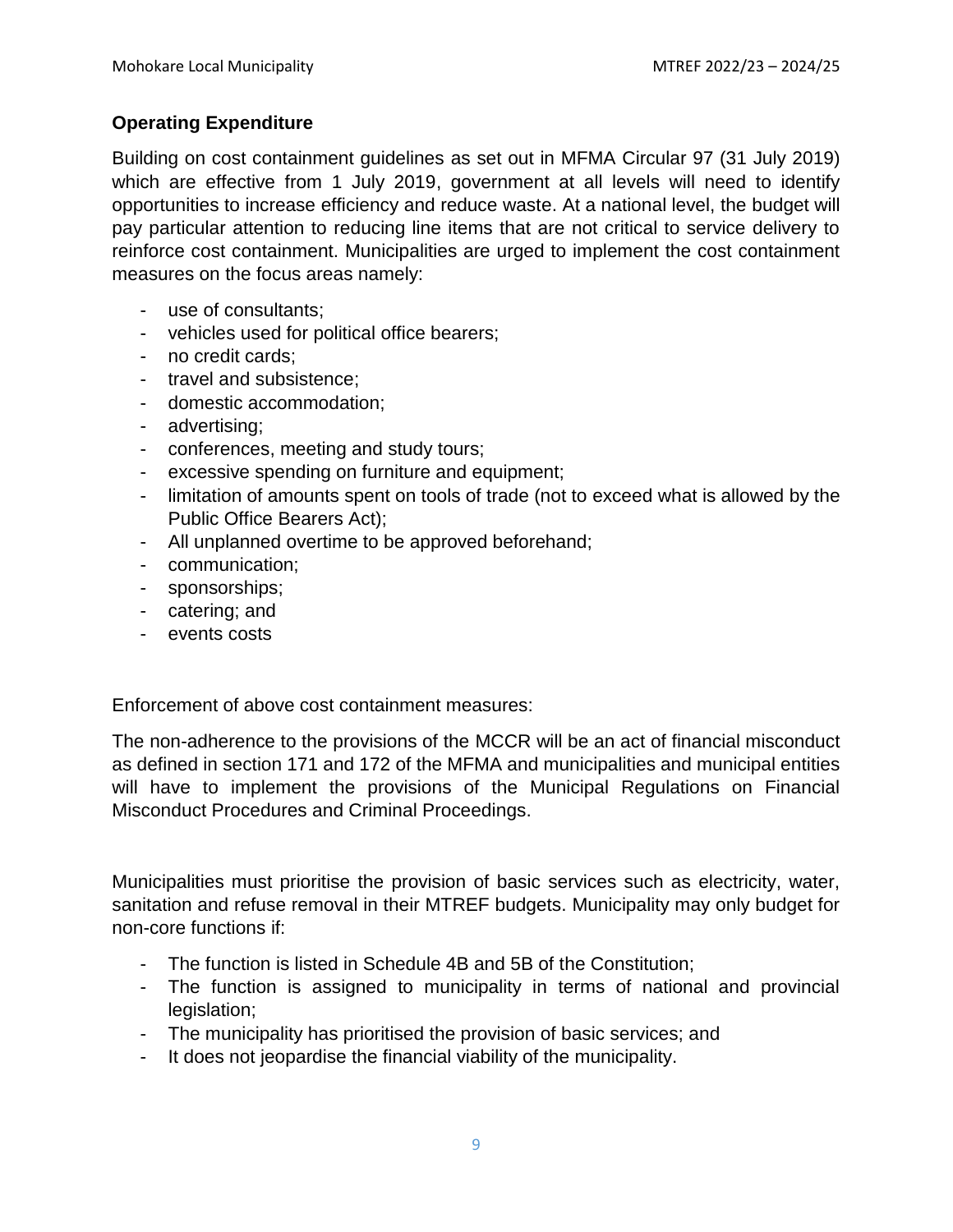The budget for the 2022/23 financial year eliminates all non-priority spending and will be monitored closely to ensure that overspending is limited to the minimum.

Table 1.1 below, is an extract from Table A4 of the budget. The schedule indicates the relation between the various expenditure items as budgeted for.

## **Extract from Table A4 Budgeted Financial Performance (revenue and expenditure)**

*Table 1.1*

| <b>Description</b>              | 2022/23 Medium Term Revenue & Expenditure<br>Current Year 2021/22<br><b>Framework</b> |                 |                    |                       |                    |
|---------------------------------|---------------------------------------------------------------------------------------|-----------------|--------------------|-----------------------|--------------------|
|                                 | <b>Original</b>                                                                       | <b>Adjusted</b> | <b>Budget Year</b> | <b>Budget Year +1</b> | <b>Budget Year</b> |
| R thousand                      | <b>Budget</b>                                                                         | <b>Budget</b>   | 2022/23            | 2023/24               | +2 2024/25         |
| <b>Expenditure By Type</b>      |                                                                                       |                 |                    |                       |                    |
| Employee related costs          | 87 729                                                                                | 85 369          | 87809              | 91 669                | 95 789             |
| Remuneration of councillors     | 4893                                                                                  | 5470            | 5676               | 5925                  | 6 1 9 2            |
| Debt impairment                 | 35 016                                                                                | 35 016          | 36 767             | 38 605                | 40 536             |
| Depreciation & asset impairment | 24 888                                                                                | 24 888          | 21899              | 23 069                | 24 297             |
| Finance charges                 | 9 1 2 3                                                                               | 9 1 2 3         | 7056               | 7 4 0 9               | 7779               |
| <b>Bulk purchases</b>           | 28 5 22                                                                               | 32 0 22         | 27619              | 29 000                | 30 449             |
| Other materials                 | 7932                                                                                  | 11 699          | 1658               | 1740                  | 1828               |
| Contracted services             | 9608                                                                                  | 8 1 0 9         | 15 671             | 16 305                | 16 970             |
| Other expenditure               | 22 881                                                                                | 21 251          | 19816              | 21 29 6               | 22 348             |
| <b>Total Expenditure</b>        | 230 593                                                                               | 232 948         | 223 971            | 235 019               | 246 190            |

The expenditure on salaries is set at 39% of the operating expenditure.

In relation to budgeted operating income from own generated funds (refer to table 1.2) which amounts to R105,408 million (excluding electricity), the relation of salary expense to operating income amounts to 83,3%. This indicates that income from own generated funds should be monitored closely to ensure that Mohokare Local Municipality is not reliant on equitable share to fund the salary bill.

## **Operating Revenue**

Local government is in essence funded from three sources. Assessment rates, revenues from trading services and transfers from national government.

The following schedule sets out the various revenue components of Mohokare Local Municipality's operating budget.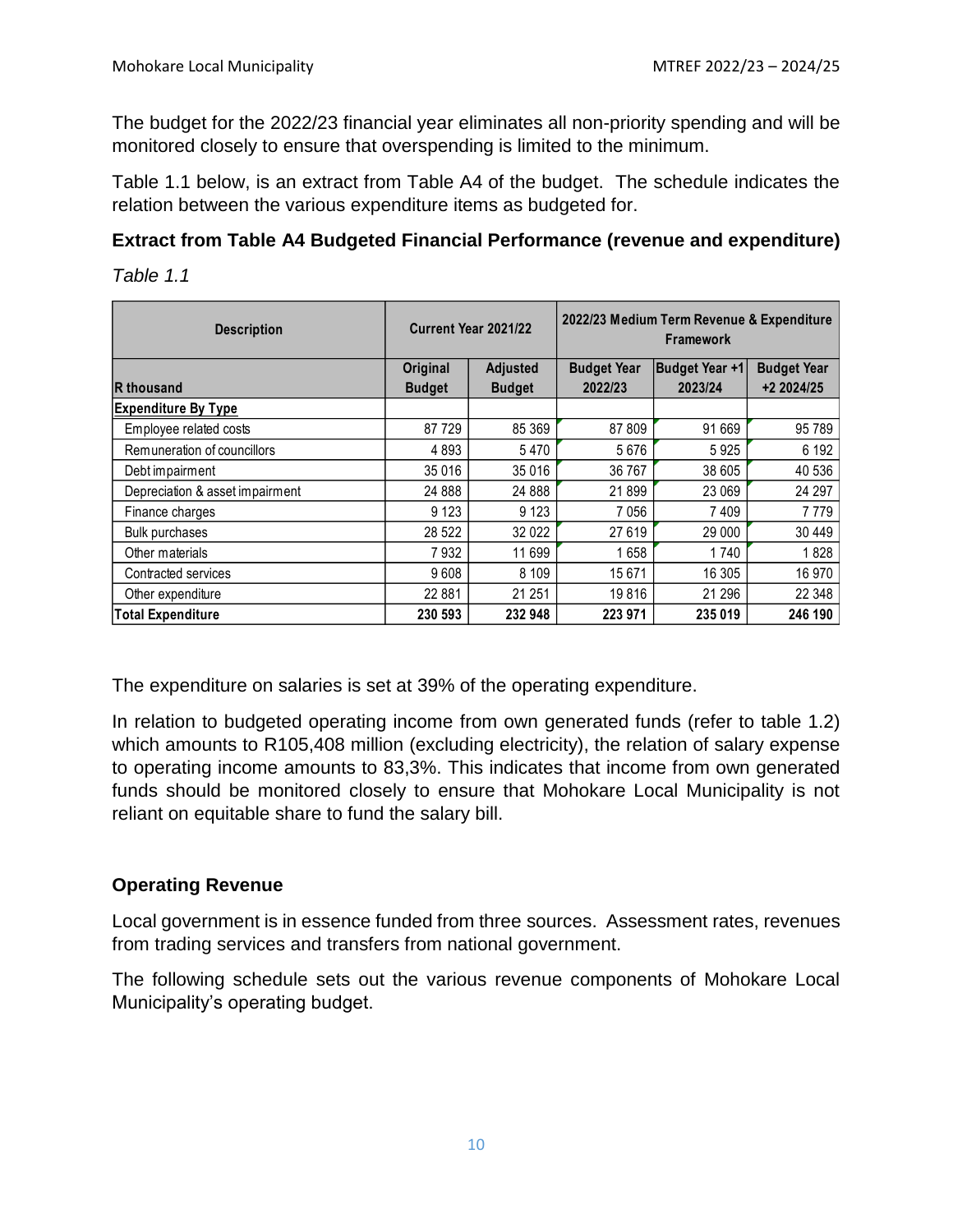## **Extract from Table A4 Budgeted Financial Performance (revenue and expenditure)**

*Table 1.2*

| <b>Description</b>                                | Current Year 2021/22      |                                  | 2022/23 Medium Term Revenue & Expenditure<br><b>Framework</b> |                           |                                  |
|---------------------------------------------------|---------------------------|----------------------------------|---------------------------------------------------------------|---------------------------|----------------------------------|
| R thousand                                        | Original<br><b>Budget</b> | <b>Adjusted</b><br><b>Budget</b> | <b>Budget Year</b><br>2022/23                                 | Budget Year +1<br>2023/24 | <b>Budget Year</b><br>+2 2024/25 |
| <b>Revenue By Source</b>                          |                           |                                  |                                                               |                           |                                  |
| Property rates                                    | 9680                      | 9680                             | 8888                                                          | 9 3 3 2                   | 9799                             |
| Service charges - electricity revenue             | 30 780                    | 30 780                           | 32 627                                                        | 34 258                    | 35 971                           |
| Service charges - water revenue                   | 42 492                    | 42 492                           | 45 041                                                        | 47 293                    | 49 658                           |
| Service charges - sanitation revenue              | 9 3 3 2                   | 9 3 3 2                          | 9 9 0 2                                                       | 10 398                    | 10917                            |
| Service charges - refuse revenue                  | 5 1 8 4                   | 5 1 8 4                          | 5495                                                          | 5770                      | 6 0 5 9                          |
| Rental of facilities and equipment                | 570                       | 570                              | 560                                                           | 588                       | 617                              |
| Interest earned - external investments            | 450                       | 250                              | 250                                                           | 263                       | 276                              |
| Interest earned - outstanding debtors             | 6 500                     | 150                              | 9584                                                          | 10 064                    | 10 567                           |
| Dividends received                                | 10                        | 10                               | 12                                                            | 13                        | 13                               |
| Fines, penalties and forfeits                     | 35 000                    | 12 500                           | 13 250                                                        | 13913                     | 14 608                           |
| Transfers and subsidies                           | 80 762                    | 80 762                           | 92 0 25                                                       | 97 084                    | 103 739                          |
| Other revenue                                     | 12785                     | 12 8 85                          | 12 4 25                                                       | 13 046                    | 13699                            |
| <b>Total Revenue (excluding capital transfers</b> |                           |                                  |                                                               |                           |                                  |
| and contributions)                                | 233 544                   | 204 594                          | 230 060                                                       | 242 020                   | 255 922                          |

## **National, Provincial and District priorities**

The Municipality's budget must always be seen within the context of the policies and financial priorities of National and Provincial government. All spheres of Government are partners in meeting the service delivery challenges we face in Mohokare and the municipality cannot meet these challenges alone. South Africa has achieved considerable success in reaching the current level of macro-economic stability, but our own local economy is still plagued with high levels of unemployment and poverty.

The following table sets out the allocations to Mohokare Local Municipality as per the National Division of Revenue Act for the MTREF period: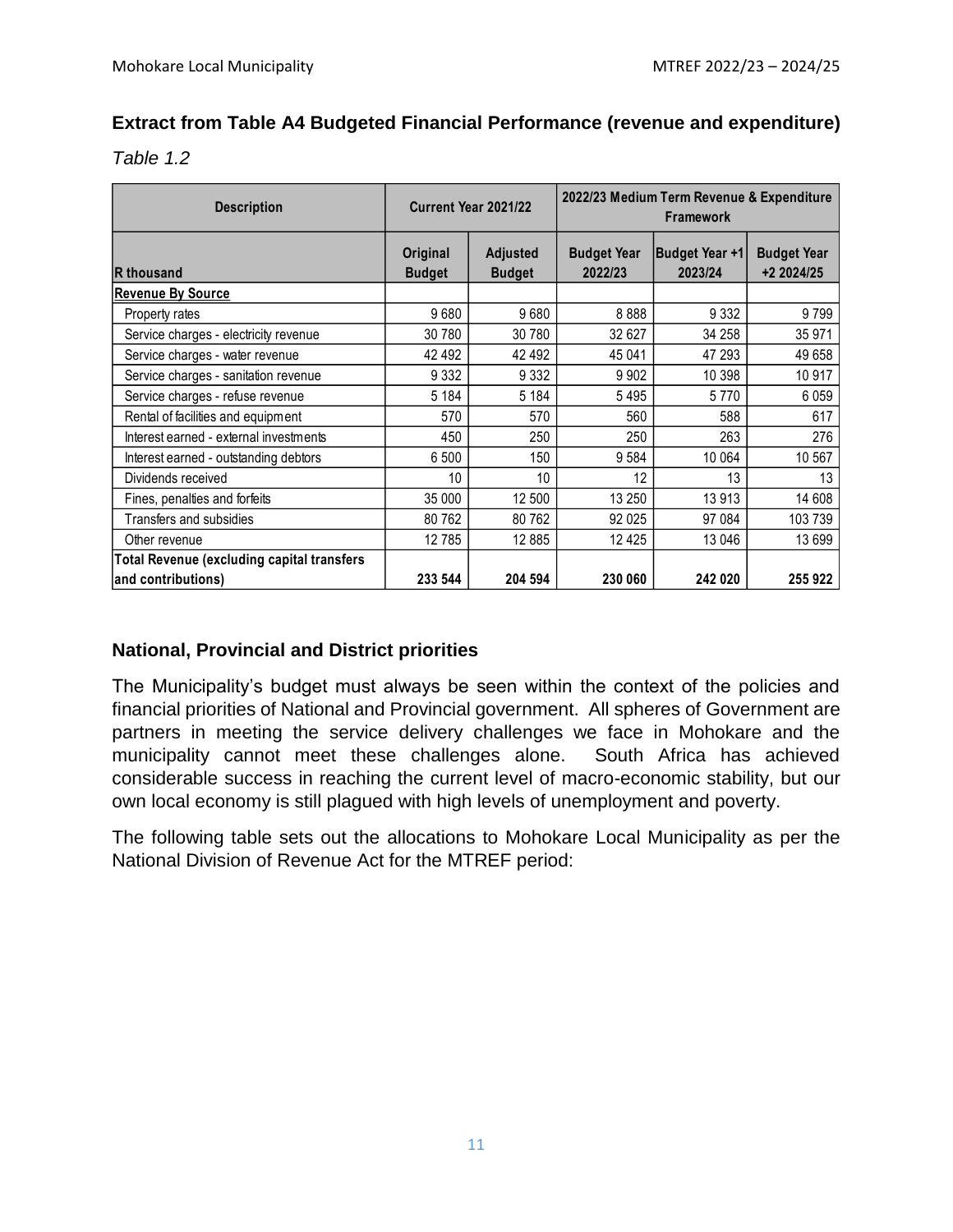## **Extract from table SA18 Transfers and grant receipts:**

*Table 1.3*

| <b>Description</b>                              | Current Year 2021/22      |                                  | 2022/23 Medium Term Revenue & Expenditure<br>Framework |                                  |                                  |
|-------------------------------------------------|---------------------------|----------------------------------|--------------------------------------------------------|----------------------------------|----------------------------------|
| R thousand                                      | Original<br><b>Budget</b> | <b>Adjusted</b><br><b>Budget</b> | <b>Budget Year</b><br>2022/23                          | <b>Budget Year +1</b><br>2023/24 | <b>Budget Year</b><br>+2 2024/25 |
| <b>Operating Transfers and Grants</b>           |                           |                                  |                                                        |                                  |                                  |
| National Government:                            |                           |                                  |                                                        |                                  |                                  |
| Local Government Equitable Share                | 76 781                    | 76 781                           | 86 952                                                 | 93 048                           | 99 665                           |
| Finance Management                              | 2850                      | 2850                             | 3 0 0 0                                                | 3 0 0 0                          | 3 0 0 0                          |
| <b>EPWP</b> Incentive                           | 1 1 3 1                   | 1 1 3 1                          | 1073                                                   |                                  |                                  |
| <b>Total Operating Transfers and Grants</b>     | 80762                     | 80762                            | 91 025                                                 | 96 048                           | 102 665                          |
| <b>Capital Transfers and Grants</b>             |                           |                                  |                                                        |                                  |                                  |
| <b>National Government:</b>                     | 69788                     | 69 788                           | 46 486                                                 | 43 610                           | 45 404                           |
| Municipal Infrastructure Grant                  | 18788                     | 18788                            | 19 991                                                 | 20710                            | 21 4 7 4                         |
| Regional Bulk Infrastructure                    | 20 000                    | 20 000                           | 4 4 0 7                                                |                                  |                                  |
| Water Services Infrastructure Grant             | 31 000                    | 31 000                           | 22 088                                                 | 22 900                           | 23 930                           |
| <b>Provincial Government:</b>                   | 8 5 6 2                   | 8 5 6 2                          |                                                        | 5 500                            | 5747                             |
| Integrated National Electrification Programme   | 8 5 6 2                   | 8 5 6 2                          |                                                        | 5 500                            | 5747                             |
| Other grant providers:                          | -                         | -                                | -                                                      | -                                |                                  |
| <b>CoGTA Provincial Government</b>              |                           | —                                |                                                        |                                  |                                  |
| <b>Total Capital Transfers and Grants</b>       | 78 350                    | 78 350                           | 46 486                                                 | 49 110                           | 51 151                           |
| <b>TOTAL RECEIPTS OF TRANSFERS &amp; GRANTS</b> | 159 112                   | 159 112                          | 137 511                                                | 145 158                          | 153 816                          |

## **Conclusion**

The 2022/23 budget for Mohokare Local Municipality is the first budget to be prepared by the new Council.

All efforts have been made, including a successful consultative period, to ensure that this budget mitigates as far as possible the rate and tariff burden on our domestic and business customers and also allows for the necessary funds to be available to attain a funded budget for the 2022/23 period.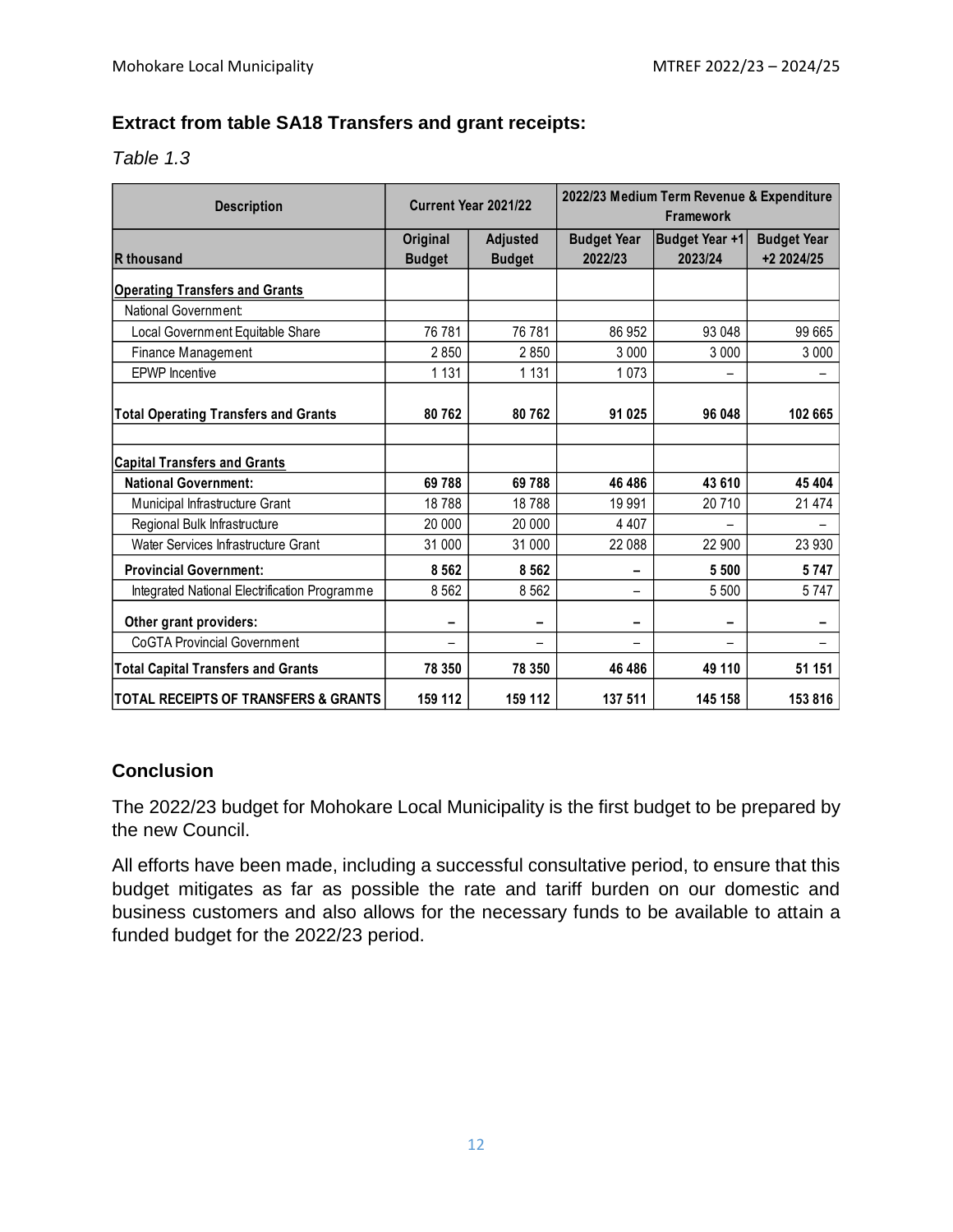## **1.4 Annual Budget Tables**

*Find below a brief discussion of the annual tables as per the requirements of Municipal Budget and Reporting Regulations:* 

a) Table A1: Budgeted Summary

*The surplus reported is brought on by the large amount of conditional capital grants allocated to the Municipality for the financial year. As the relating expenditure which are incurred using said recognised grants are capitalised as work-in-progress and the relating revenue is recognised in the statement of Financial Performance, the user of the financial information should not be under the impression that the amount is available to apply to other areas as the revenue recognised are to be used to pay the corresponding contractor/engineer in respect of the specific capital project.*

b) Table A2: Budget Financial Performance (revenue & expenditure by functional classification)

*As the main purpose of the Municipality is to deliver services to the consumers, the major portion of revenue is generated from trading services. Expenditure is budgeted for to focus on service delivery and limit non-priority spending to the absolute minimum. As reported above, the budgeted surplus correlates with the capital grant allocation of the Municipality for the financial year.*

c) Table A3: Budget Financial Performance (revenue & expenditure by municipal vote)

*The main contributor to municipal revenue is the Technical Services Department (also where the bulk of capital grant funding is being applied in order to maintain, renew, replace and construct service delivery related municipal assets). Finance also makes a significant contribution with items such as Property rates and taxes, VAT receivable as well as interest income that falls within the budget of the department. Included in the revenue budget of the Community Services Department are under more the revenue budgeted for to be received from Traffic Fines as well as the portion of capital grant funding to be applied to community related asset renewals, replacements and constructions.*

*Expenditure budgeted for correlates to the revenue budget with the main expenditures falling within the finance department where several of the operational functions of the municipality are housed.* 

*Technical services again show a large budget as the bulk of service delivery are performed by the divisions said department.*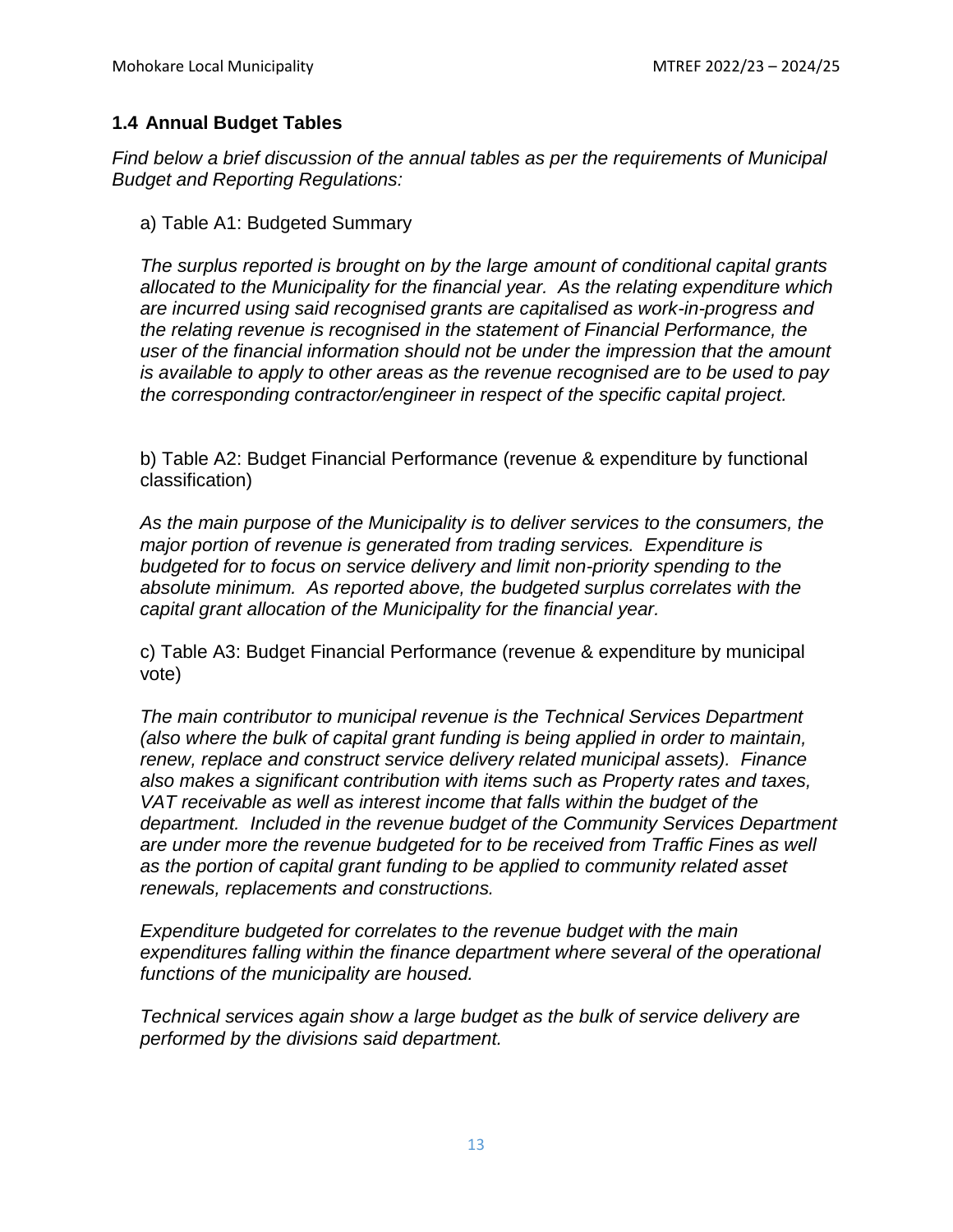d) Table A4: Budget Financial Performance (revenue & expenditure)

*Refer to the discussions above.*

e) Table A5: Budgeted Capital Expenditure by vote, functional classification and funding

*90% of the total capital budget are being utilised in the Technical Services Department. The main area where conditional capital grants will be applied in the 2022/23 financial year is the water division, focussing mainly on bulk supply. The*  full breakdown of how the conditional grant funding are to be applied are set out on *page 6 and 7 of this document.*

f) Table A6: Budget Financial Position

*Liquidity remains a concern as the low collection rate on trade receivables remains an issue. In order to ensure that the Municipality are able to meet its financial obligations as it falls due along with the repayment of old outstanding debt (trade and third party related), a close watch should be kept on the spending of the Municipality.*

*The increase in non-current assets are brought along by the budgeted Work in Progress to be completed during the financial year.*

g) Table A7: Budget Cash Flow

*The municipal cash flow is under severe pressure due to the amount of outstanding consumer debtors to be collected as well as the significant amount pertaining to outstanding creditors. Close monitoring of expenditure incurred during the 2022/23 financial year should be done to ensure that budgeted amounts are not overspent.*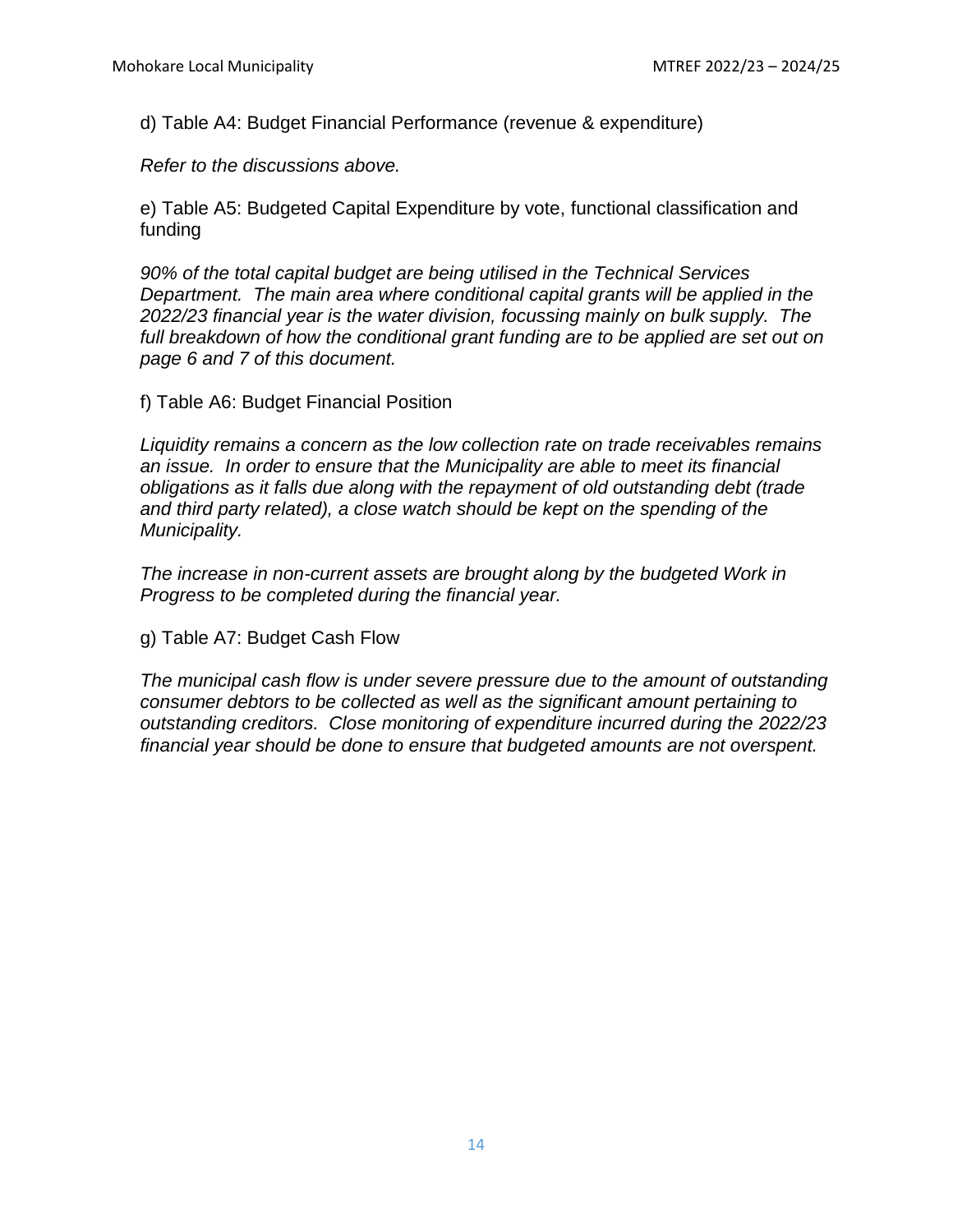## **PART 2 – SUPPORTING DOCUMENTATION**

## **2.1 Overview of annual budget process**

Section 53 of the MFMA requires the Mayor of the municipality to provide general political guidance in the budget process and the setting of priorities that must guide the preparation of the budget. In addition, Chapter 2 of the Municipal Budget and Reporting Regulations states that the Mayor of the municipality must establish a Budget Steering Committee to provide technical assistance to the Mayor in discharging the responsibilities set out in section 53 of the Act.

In terms of section 21 of the MFMA the Mayor is required to table in Council ten months before the start of the new financial year (i.e. in August 2021 a time schedule that sets out the process to revise the IDP and prepare the annual budget.

The Mayor tabled the required IDP process plan and budget time schedule in line with the applicable legislation.

The community and other stakeholders were consulted during the review of Integrated Development Plan which informed this annual budget. Further consultation took place during April and May 2022. Plans are in place for Council to consider approval of the IDP and annual budget at least 30 days before the start of a new financial year, as required by the Municipal Finance Management Act.

#### **2.2 Overview of alignment of annual budget with Integrated Development Plan**

The municipality has improved in terms of aligning its integrated development plan; annual budget and service delivery & budget implementation plan. The integration has improved due to the mSCOA that was implemented on 1 July 2017.

#### **2.3 Measurable performance objectives and indicators**

Performance Management is a system intended to manage and monitor service delivery progress against the predetermined strategic objectives and priorities in accordance with legislative requirements and good business practices as informed by the National Framework for Managing Program Performance Information. The measurable performance objectives will be included in the service delivery and budget implementation plan when it is submitted to the Council for approval.

## **2.4 Overview of budget related policies**

The budget related policies, as attached, formed the basis of the proposed budget. The salient points of the proposed budget that are that the budget must be cash-funded, tariff adjustments must be fair, employee related costs must be all-inclusive and the conditions of all provisions must be met with cash where required.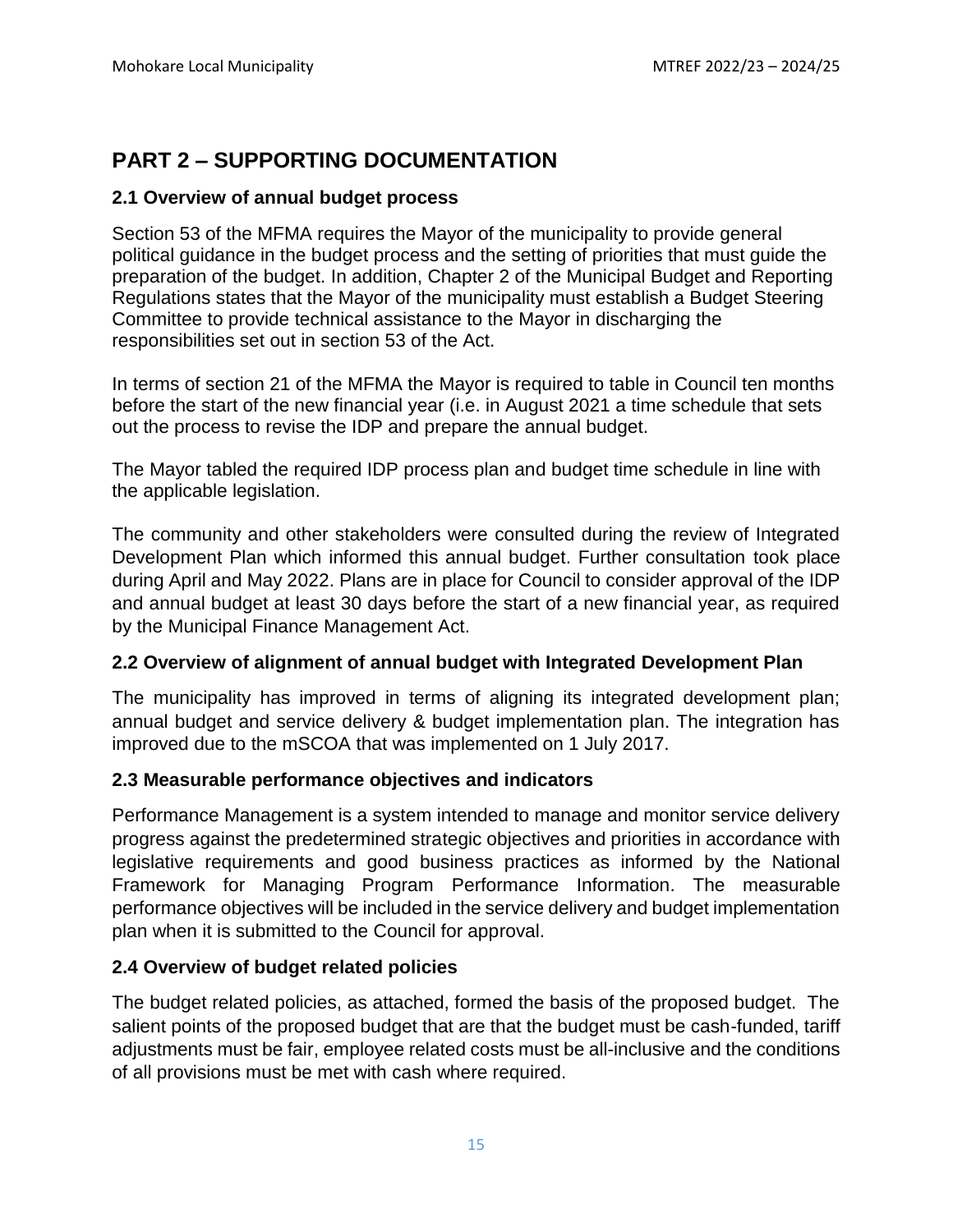#### **2.5 Overview of budget assumptions**

Budgets are prepared in an environment of uncertainty and assumptions need to be made about internal and external factors that could impact on the budget during the course of the financial year. In compiling the 2022-23 Annual Budget, the following key issues and assumptions were taken into consideration and modelled into the budget planning process:

(a) Economic climate and poverty levels within the municipality will remain the same / constant for major part of the financial year given the limited economic activities with the vicinity;

(b) Cash flow projections will be strictly maintained to ensure the municipality's ability to meet its financial obligations;

(c) The budget is prepared in the assumption that no allocations as per 2022 Annual Division of Revenue Act will be withheld / offset / paid back to the National Revenue Fund.

(d) Operational costs will be maintained at current levels or reduced as cost containment measures and where there is material decrease in revenue collection rate, expenditure will have to be reduced at the same proportion;

(e) The impact of the national disaster declared by the President in relation to COVID 19. This impact has been taken into account for as far as it falls within the mandate of the Municipality as set out in the guidelines of the attached MFMA circular warning that the Municipality should not place itself under further financial strain by budgeting for items that are not within the mandate of the Municipality as per the constitution.

## **2.6 Overview of budget funding**

#### **Past performance**

During the past three years, Mohokare Local Municipality has maintained their audit opinion to be a qualified audit opinion for 2018/19, 2019/20 and 2020/21 financial years.

Mohokare Local Municipality has experienced severe cash flow problems during the past years due to the withholding of a total of R18,8 million from equitable share by National Treasury as a result the roll-over of a conditional grant from 2020/21 which were disallowed. This impacted the cash flow of Mohokare Local Municipality negatively.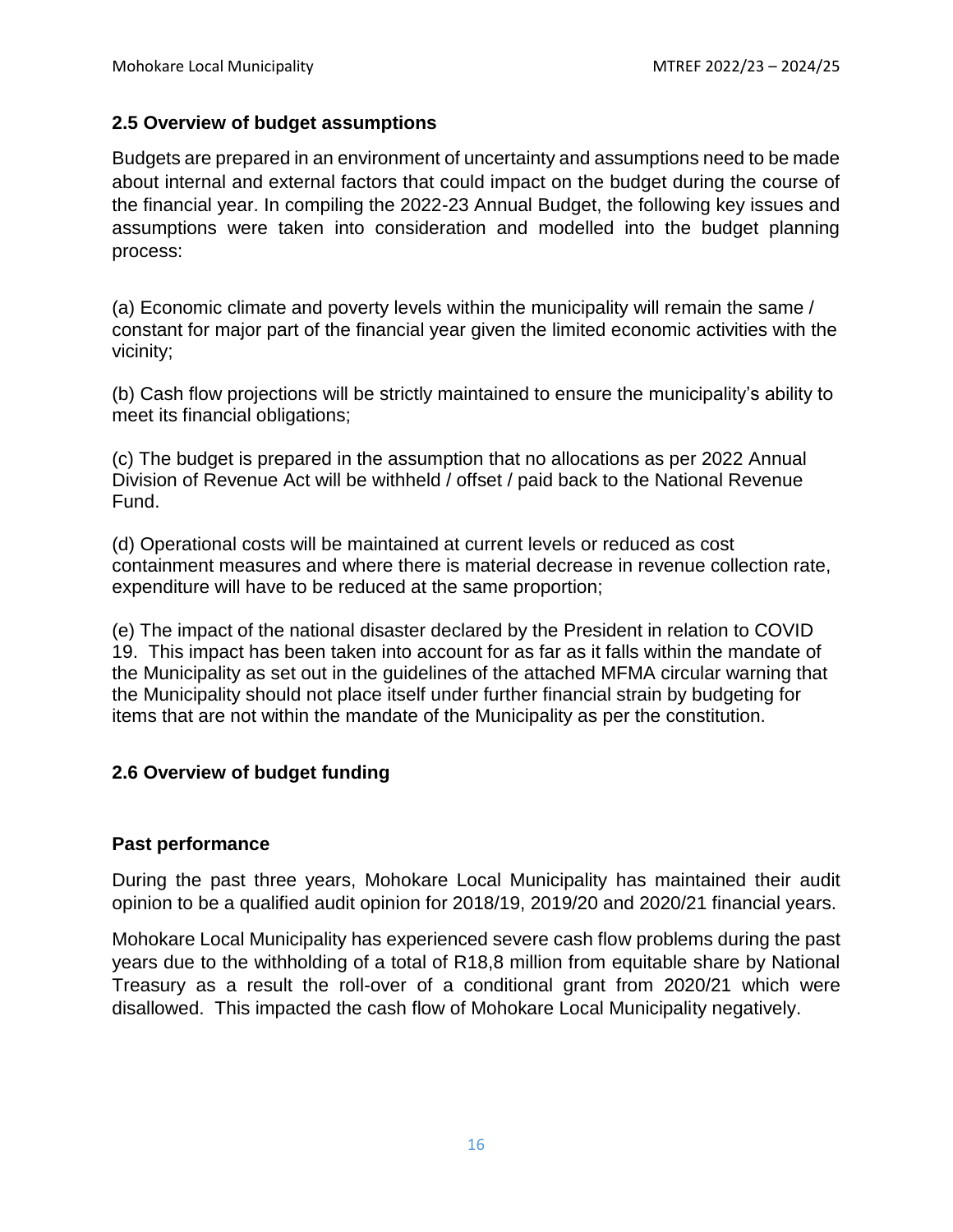This in turn requires Mohokare Local Municipality to cut all non-priority spending to the absolute minimum during the 2022/23 financial period as well as the two MTREF outeryears to be able to repay long outstanding creditors.

#### **Budget summary**

Due to the impact of the above mentioned factors Mohokare Local Municipality's budget for the 2022/23 financial year has to be monitored closely to ensure that over expenditure does not occur.

Council is requested to assist the municipality by setting the example of limiting unnecessary spending.

Economically Mohokare Local Municipality remains weak. Fundamentally we are an agriculture and tourist region near the Lesotho border. Funds has been availed for the LED Unit to maximize the potential of the municipality.

#### **Cash flow**

For the past years, Mohokare was handicapped with a poor cash-flow. This has resulted in poor maintenance of especially the infrastructure. The pot-holes in various towns are a matter of concern.

The cash flow of Mohokare Local Municipality should be monitored closely in the 2022/23 financial year to ensure that the municipality is able to meet its obligations and is able to pay outstanding creditors (from the previous financial year as well as for the current financial year) as they fall due.

#### **Capital Budget**

The capital budget for the 2022/23 financial year totals to R46,476 million of which R45,486 million is funded from National and Provincial grants and R990 thousand from internally generated funds.

#### **Operating Expenditure**

#### *Employee related costs*

The budgeted salary increase of 4,8% is in line with the 2021 to 2024 salary and wage collective agreement which stipulates that all employees covered by the agreement shall receive, with effect from 1 July 2022, an increase based on the projected average CPI percentage for 2022.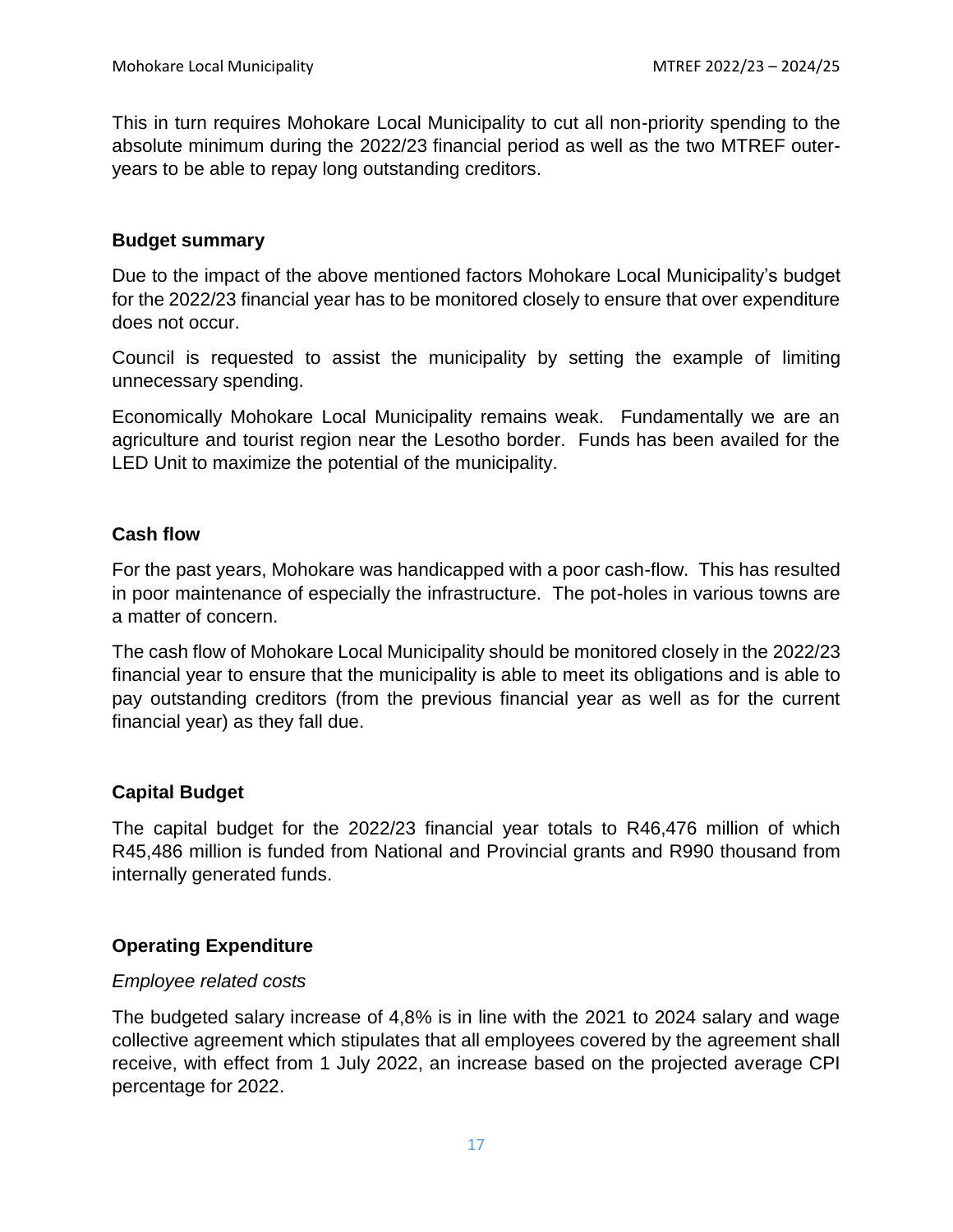In relation to budgeted operating income from own generated funds (refer to table 1.2) which amounts to R105 million (excluding electricity), the relation of salary expense to operating income amounts to 83,3%. This indicates that income from own generated funds should be monitored closely to ensure that Mohokare Local Municipality is not reliant on equitable share to fund the salary bill.

The following items are under more included in the line item "other expenditure":

- Insurance
- Uniforms and protective clothing
- Subsistence and travelling
- Legal costs
- License and internet fees
- Printing and stationery
- Telephone costs
- Advertising costs
- Water chemicals
- Training expenses
- Electricity expenses
- Fuel and Oil expenses

#### *Free Basic Services*

The budget for the 2022/23 financial year contains a provision of R9,38 million for free basic services. These services are off-set from the equitable share.

The calculation of the amount provided for free basic services was determined by taking the following into account:

- The proposed tariffs regarding sewerage, refuse and water;
- The current year tariff for electricity (as confirmed with Eskom's Free Basic Electricity Department) increased by the NERSA proposed tariff increase;
- The amount of 6kl of free water per indigent household per month;
- The amount of 50kWh of free electricity per indigent household per month;
- The budgeted amount of 1,600 indigent households for the 2022/23 financial year

#### **Operating Revenue**

Local government is in essence funded from three sources: assessment rates, revenues from trading services (the majority is water in the case of Mohokare Local Municipality) and transfers from National Government.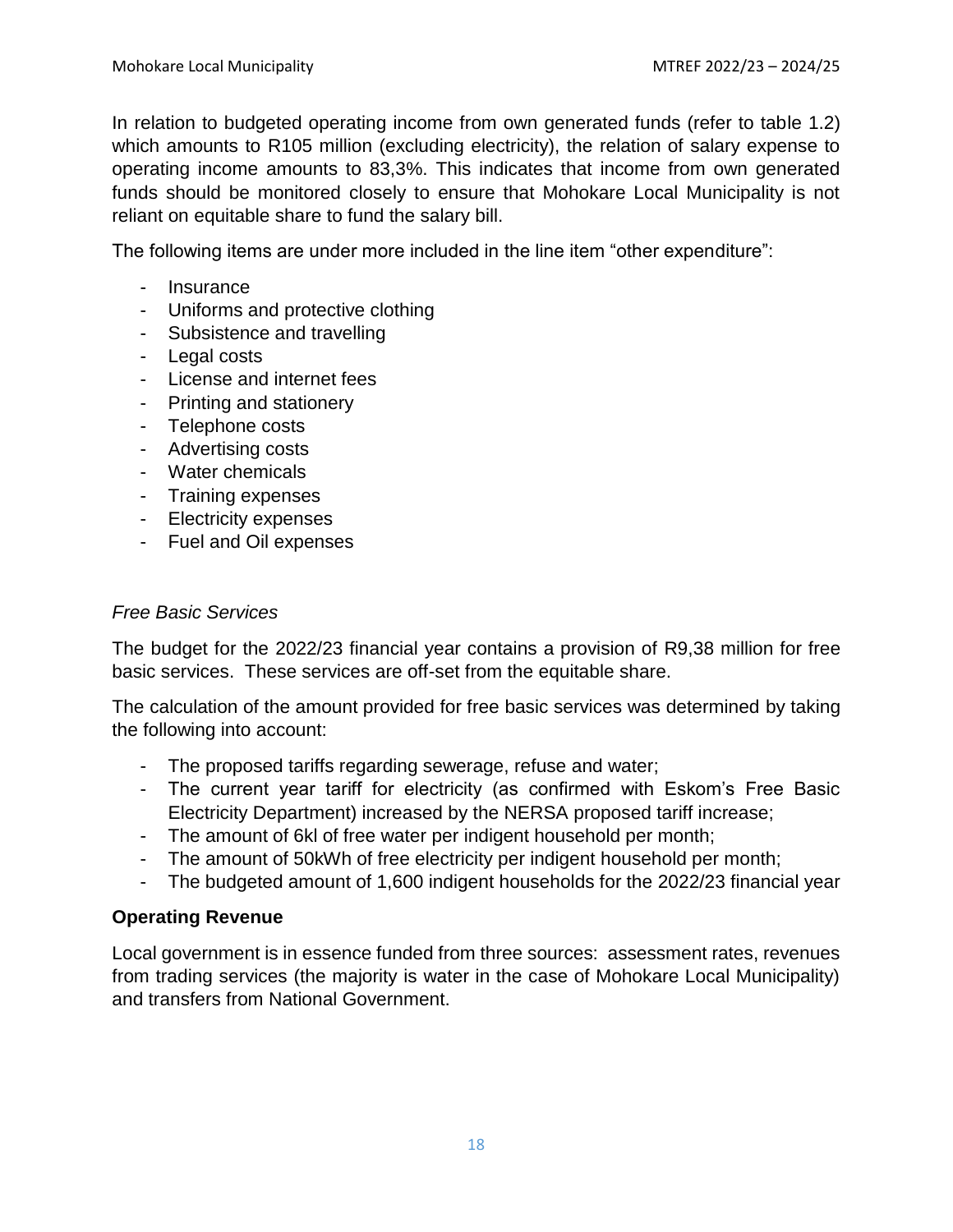The percentage of revenue from the various sources are as follows:

| Source of income                          | <b>Amount</b> | Percentage |
|-------------------------------------------|---------------|------------|
| Self-generated income (incl. electricity) | 138 035       | 50.10%     |
| Operating grants                          | 92 0 25       | 33.40%     |
| Capital grants                            | 45 4 86       | 16.51%     |
| <b>TOTAL</b>                              | 275 546       | 100.00%    |

The municipality is still greatly reliant on grants as set out above.

## **Tariff implications of the annual budget**

Council has taken into consideration the guidelines of the Municipal Budget Circular for the 2022/23 MTREF when preparing the budget. National Treasury continues to encourage municipalities to keep increases in rates, tariffs and other charges at levels that reflect an appropriate balance between the interest of poor households, other customers and ensuring the financial sustainability of the municipality. For this reason, a proposed increase in line with inflation (3 - 6%) are recommended.

The following calculations was performed to support the proposed tariff increases as per the attached draft tariff list.

## *Property Rates*

The calculation for property rates was done with the following taken into account:

- A new valuation roll was implemented on 01 July 2019 to 30 June 2024.
- We performed a zero based calculation in terms of the budgeted revenue to be received in respect of property rates
- We used the new valuation roll together with the proposed tariffs for each of the stakeholder groups and determined the amount of revenue to be budgeted for the 2022/23 as well as the MTREF outer-years.
- Property rate rebates (per the historic trend as identified by inspecting previous financial years) was adjusted to be in line with the property rates as budgeted.

#### *Water, sanitation and refuse removal rates*

The increase in the tariffs of water, sanitation and refuse removal are explained below:

The following approach was used in all calculations.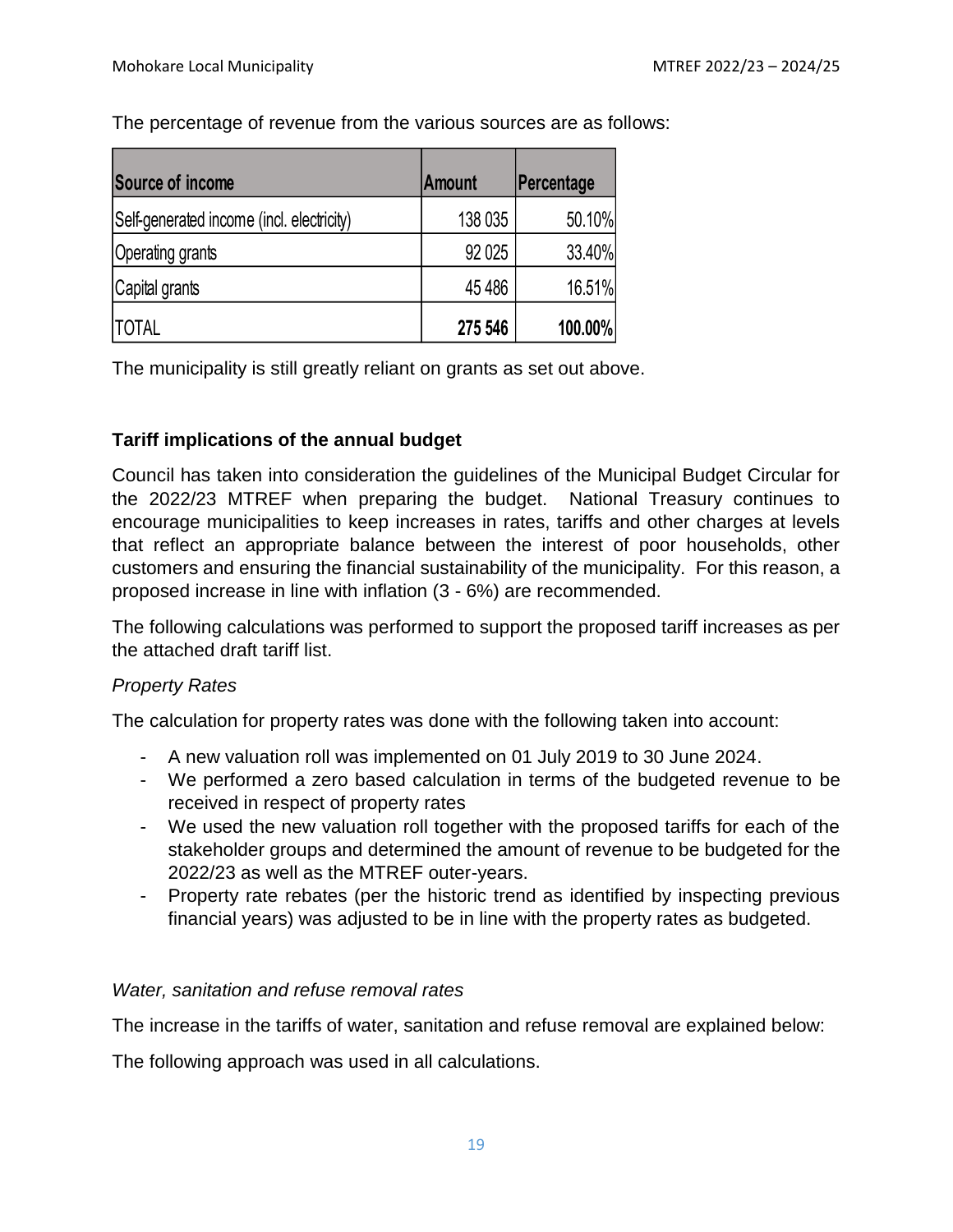- The figures per the audited 2020/21 draft AFS has been used as a base for the cost per unit calculations
- We determined the total cost allocated to each of the three units (water, refuse and sanitation)
- We obtained the number of households in Mohokare Local Municipality

#### *Other operating revenue considerations*

- Electricity charges has been increased in accordance with the NERSA guidelines
- Interest on arrears has been included in the 2022/23 budget as well as for the MTREF outer years.
- All figures relating to the outer years was reviewed to ensure that it is in line with the 2022/23 budgeted projections.

#### **2.7 Expenditure on allocations and grant programs**

It is the intention of the municipality to spend all of its grant allocations within the current year according to the conditions of such allocations / grants. Performance review will be done during the mid-year budget assessment and where under spending is foreseeable; the necessary procedure will be followed to ensure that spending is done 100%.

#### **DORA GRANTS ALLOCATIONS FOR MOHOKARE MUNICIPALITY FOR 2022/23 MTREF**

| <b>Description</b>                            | Allocated          |
|-----------------------------------------------|--------------------|
|                                               | amount             |
|                                               | <b>Budget Year</b> |
| <b>R</b> thousand                             | 2022/23            |
| <b>Operating Transfers and Grants</b>         |                    |
| National Government:                          |                    |
| Local Government Equitable Share              | 86 952             |
| <b>Finance Management</b>                     | 3 0 0 0            |
| <b>EPWP</b> Incentive                         | 1073               |
| <b>Total Operating Transfers and Grants</b>   | 91 025             |
|                                               |                    |
| <b>Capital Transfers and Grants</b>           |                    |
| <b>National Government:</b>                   |                    |
| Municipal Infrastructure Grant                | 19 991             |
| Regional Bulk Infrastructure                  | 4 4 0 7            |
| Water Services Infrastructure Grant           | 22 088             |
| Integrated National Electrification Programme |                    |
| <b>Total Capital Transfers and Grants</b>     | 46 486             |
| TOTAL RECEIPTS OF TRANSFERS & GRANTS          | 137 511            |

All the grants allocated are conditional i.e. have to meet an obligation except Equitable Share grant which is unconditional.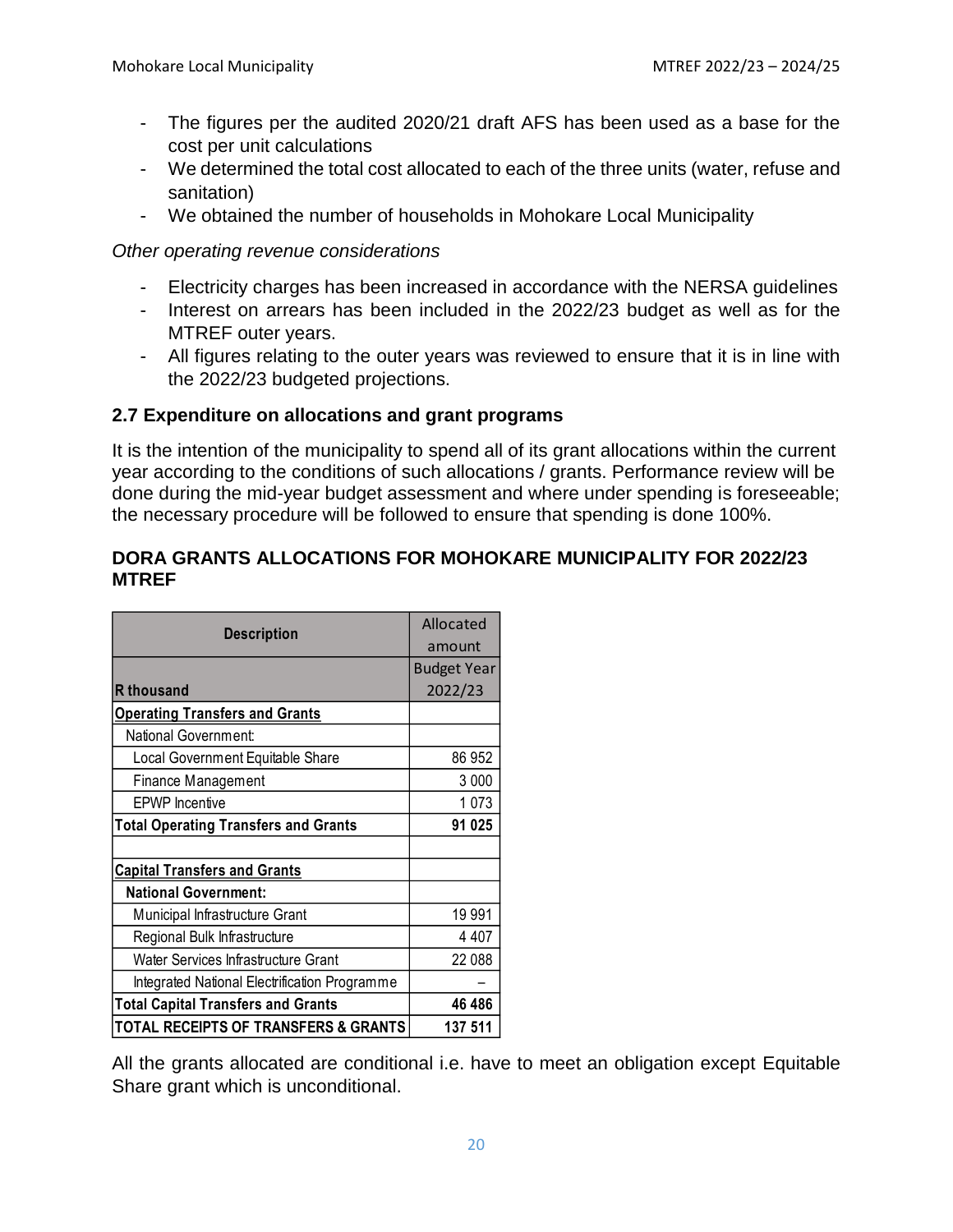## **2.8 Allocations and grants made by the municipality**

The 2022/23 MTREF doesn't have any allocation and grants made by the municipality.

## **2.9 Councillor and board member allowances and employee benefits**

The Municipal System Act, section 66(1) requires the Municipal Manager to approve a staff establishment for the municipality within a policy framework determined by the municipal council and subject to any applicable legislation. The act further requires the Municipal Manager to provide a job description for each post on the staff establishment and to attach to those posts the remuneration and other conditions of service as may be determined in accordance with any applicable labour legislation.

(a) Employee costs will increase from **R 85,369 million** (2021-22 adjustment budget) to **R 87,809 million** that are in line with the prescriptions of the Collective Agreement that are in place.

(b) The Council Remuneration of **R 5,676 million** for 21/22 was budgeted taking into consideration **the regulations of the Public Office Bearers Act and prescriptions as per the MFMA Circular guidance.** 

## **2.10 Monthly targets for revenue, expenditure and cash flow**

The municipality has not over the years been in a position to bill all its budgeted revenue.

This meant that the municipality had to prioritise its spending as the spending is informed by availability of cash. Therefore, the spending on operational expenditure has been marginally less than anticipated due to cash flow constraints. The municipality still has to take into consideration the payments agreements it has entered into with its outstanding creditors especially for third parties (SALA Pension Fund, Municipal Workers Provident Fund (MWPF), The Auditor General of South Africa, The South African Local Government Association (SALGA) and several other smaller outstanding creditors.

#### **2.11 Annual budgets and service delivery and budget implementation plans – internal departments**

The departmental service delivery implementation plans are at a draft stage and will be completed after adoption of the annual budget in order to form the high level of the municipal service delivery and budget implementation plan to be approved by the mayor, 28 days after the annual budget has been approved.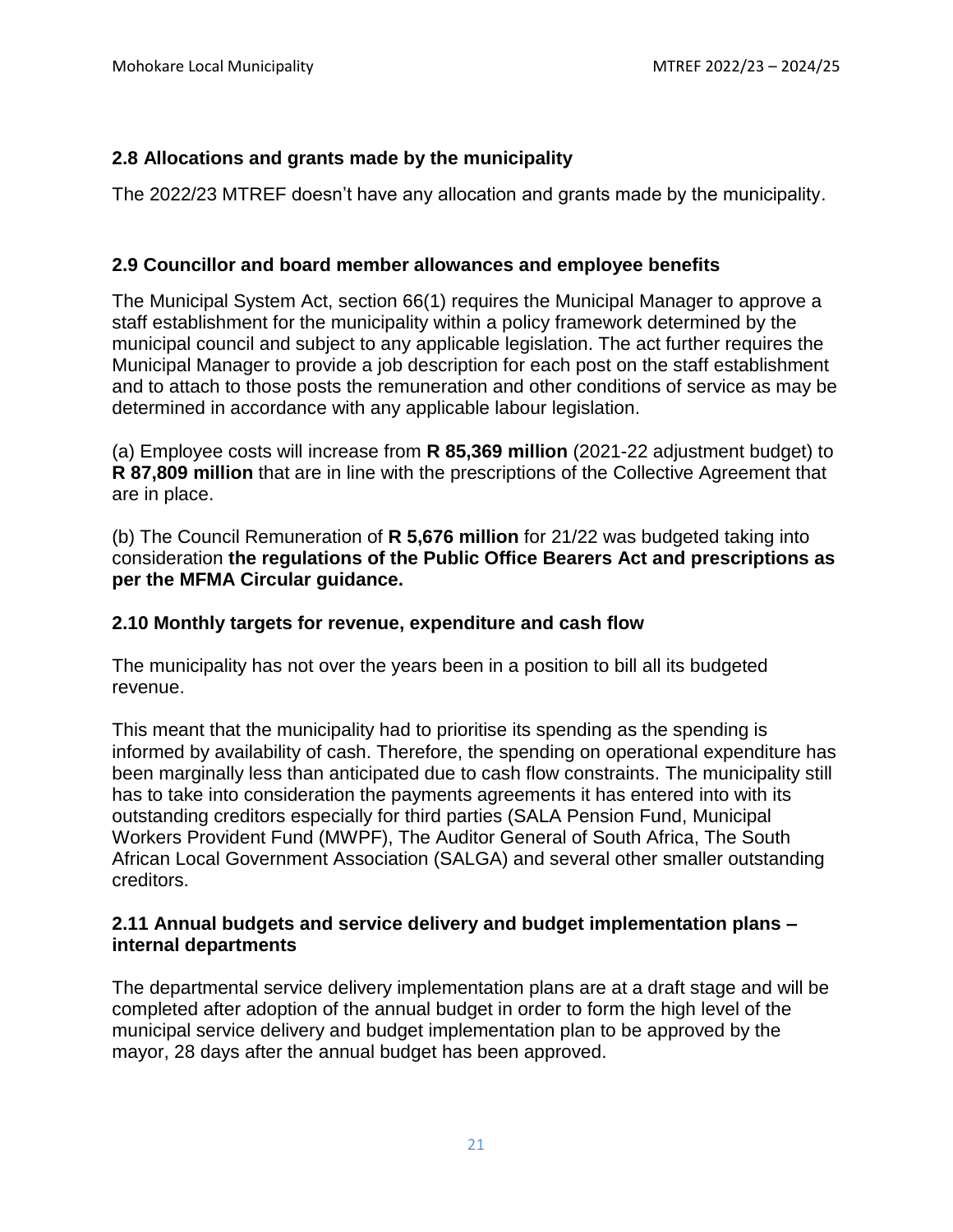## **2.12 Contracts having future budgetary implications**

The municipality does not intend to enter into contracts that have future budgetary implications. In terms of the municipality's Supply Chain Management Policy, no contracts are awarded beyond the medium-term revenue and expenditure framework (three years). In ensuring adherence to this contractual time frame limitation, all reports submitted to either the Bid Evaluation or Adjudication committees must obtain formal financial comments from the Budget and Treasury Office.

#### **2.13 Capital expenditure details**

The total capital expenditure budget of the municipality is **R 46 476 450.**

Water Services Infrastructure Grant is allocated at **R 22 088 000** and the Regional Bulk Infrastructure Grant is allocated at **R 4 407 000**. Municipality is also allocated **R1 073 000** in relation to Expanded Public Works Programme.

The Municipal Infrastructure Grant amounts to **R 19 991 000** and 5% of this grant will be funding the Project Management Unit related costs. Below are planned projects for the coming financial year:

□ Project Management Unit operational budget (5% of allocation): **R 999 550** 

|                                                                                                                   |                | <b>Capital</b> |
|-------------------------------------------------------------------------------------------------------------------|----------------|----------------|
| <b>Description of project</b>                                                                                     | <b>Funding</b> | budget         |
| Roleleathunya: Construction of the sports ground<br>(MIS:234965)                                                  | <b>MIG</b>     | 919,406.97     |
|                                                                                                                   | MIG            |                |
| Rouxville/Roleteathunya: Upgrading of the Waste<br>Water Sewerage Treatment works (MIS:253354)                    |                | 2,290,174.21   |
| Smithfield/Molfulatshepe: Phase 1_ Construction of<br>1km access road with related storm water in Green<br>fields | <b>MIG</b>     | 889,115.30     |
| Zastron/Matlakeng: The construction of a sewer                                                                    | <b>MIG</b>     |                |
| network in Refengkhotso                                                                                           |                | 11,194,354.68  |
| Zastron/Matlakeng: Specialized vehicle for waste<br>management                                                    | <b>MIG</b>     | 3,698,398.85   |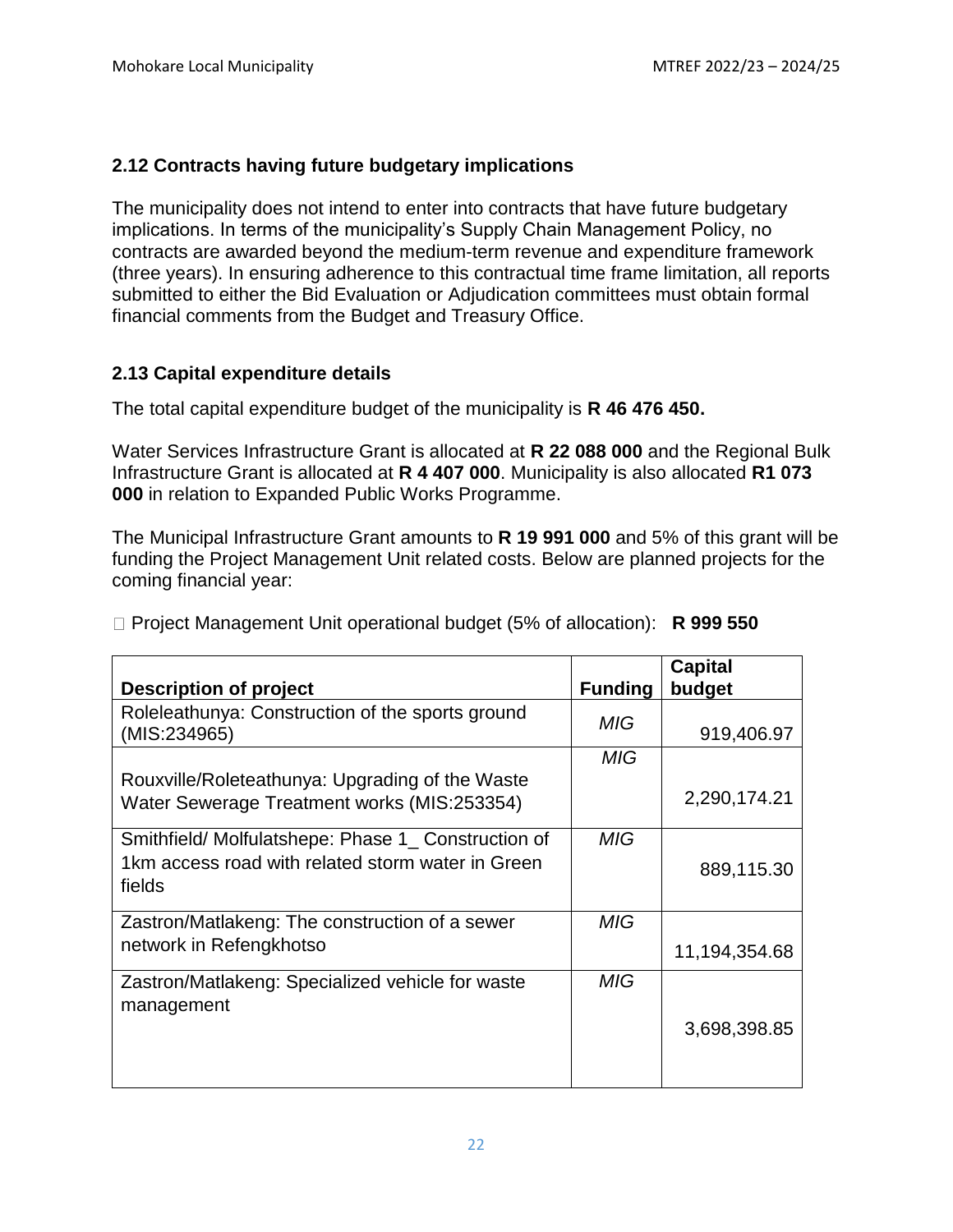| Upgrading of the Rouxville/Roleleathunya water<br>treatment works (WTW) (civil works) to a capacity of<br>3.2ml/day, construction of new 48 km long main rise<br>from the WTW to the 3 existing reservoirs and<br>upgrading o infrastructure for 5 existing boreholes. | <b>RBIG</b> | 4,407,000.00 |
|------------------------------------------------------------------------------------------------------------------------------------------------------------------------------------------------------------------------------------------------------------------------|-------------|--------------|
| The Construction of an abstraction works on the                                                                                                                                                                                                                        | <b>WSIG</b> |              |
| Orange River and equipping of x2 raw water pump<br>stations in Rouxville                                                                                                                                                                                               |             | 3,423,452.00 |
| Installation of pre-paid water meters in Zastron                                                                                                                                                                                                                       | <b>WSIG</b> |              |
|                                                                                                                                                                                                                                                                        |             | 9,423,234.00 |
| Smithfield/Mofulatshepe: The upgrading of the outfall                                                                                                                                                                                                                  | <b>WSIG</b> |              |
| sewer                                                                                                                                                                                                                                                                  |             | 9,241,314.00 |

#### **2.14 Legislation compliance**

The Municipality have experienced difficulty in reporting to National Treasury within the legislated timeframes. These difficulties were mainly brought on by the National Lockdown during 2020 and 2021 due to COVID, which caused a backlog on the municipality's financial system. All challenges were reported to both National and Provincial Treasury.

#### **2.15 Other supporting documents**

The documents mentioned below are attached as annexures to the annual budget:

#### **Budget related Policies**

The detailed policies themselves are included in this section of the budget documentation.

The following policies are included in the folder "Budget Policies"

Budget-related policies:

- 1. Indigent Policy
- 2. Rates Policy
- 3. Credit Control Policy
- 4. Tariff Policy
- 5. Water estimates Policy
- 6. Unallocated deposits Policy
- 7. Debt write-off Policy

Other Finance Policies: